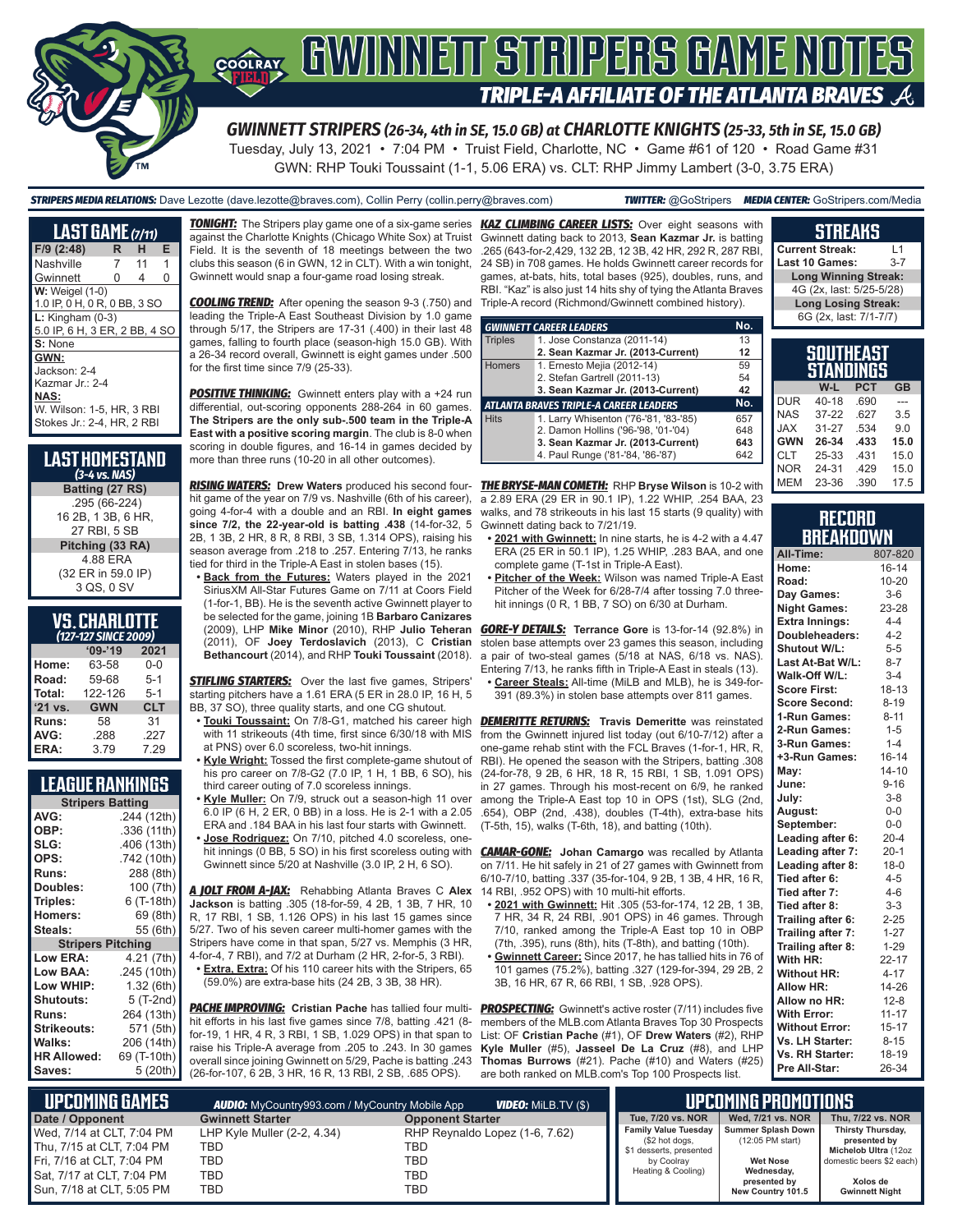

#### *TUESDAY, JULY 13, 2021 AT CHARLOTTE*

|                                                                                                                                                                                                                                                             | <b>MANAGER MATTTUIASOSOPO</b>                                 |                            |                    |                                          |                      | <b>VS.2021 OPPONENTS</b>                                                 |                                                               |                                              |                                                                |                        |                                      |                                |
|-------------------------------------------------------------------------------------------------------------------------------------------------------------------------------------------------------------------------------------------------------------|---------------------------------------------------------------|----------------------------|--------------------|------------------------------------------|----------------------|--------------------------------------------------------------------------|---------------------------------------------------------------|----------------------------------------------|----------------------------------------------------------------|------------------------|--------------------------------------|--------------------------------|
| Matt Tuiasosopo is in his first season as Gwinnett manager and his third season<br>as a coach in the Atlanta Braves organization in 2021. He was named the seventh<br>manager in team history on 3/30/21. Tuiasosopo is both the youngest manager in        |                                                               |                            |                    |                                          |                      | Home<br>CHA<br>---<br><b>DUR</b><br>$\overline{a}$                       | Road<br>$5 - 1$<br>$1 - 5$                                    | Total<br>$5 - 1$<br>$1 - 5$                  | COL<br>LOU                                                     | Home<br>---<br>$4 - 2$ | <b>Road</b><br>$\cdots$              | <b>Total</b><br>---<br>$4 - 2$ |
| team history (turned 35 on 5/10) and the first former Gwinnett player to manage the<br>club (hit .221 with 19 HR, 73 RBI in 178 games from 2016-17).                                                                                                        |                                                               |                            |                    |                                          |                      | <b>JAX</b><br>$1 - 5$<br><b>MEM</b><br>$5 - 1$<br><b>NAS</b><br>$6-6$    | $---$<br>$3 - 3$<br>$0-6$                                     | $1 - 5$<br>$8 - 4$<br>$6 - 12$               | <b>MW DIV</b>                                                  | $4 - 2$                | $0-0$                                | $4 - 2$                        |
| Tuiasosopo made his managerial debut in 2019 with Class-A Rome, leading the club<br>to a 65-74 record and earning Atlanta's Bobby Cox Award for minor league manager<br>of the year. He was set to return to Rome in 2020, but was reassigned to the Braves |                                                               |                            |                    |                                          |                      | <b>NOR</b><br>---<br><b>SE DIV</b><br>$12 - 12$                          | $1 - 5$<br>$10 - 20$                                          | $1 - 5$<br>22-32                             |                                                                |                        |                                      |                                |
| Alternate Training Site at Coolray Field once the MiLB season was canceled.                                                                                                                                                                                 |                                                               |                            |                    |                                          |                      |                                                                          |                                                               |                                              | LAST AT-BAT WINS (8)                                           |                        |                                      |                                |
| Tuiasosopo's Managerial Career<br>With Gwinnett (1 Season):                                                                                                                                                                                                 |                                                               | Games<br>60                | W-L<br>26-34       | <b>PCT</b><br>.433                       | <b>Playoffs</b><br>0 | The Stripers are 8-7 (.533) in games decided in the last at-bat in 2021. |                                                               |                                              |                                                                |                        |                                      |                                |
| MiLB Career (2 Seasons):                                                                                                                                                                                                                                    |                                                               | 199                        | 91-108             | .457                                     | 0                    | Date/Opponent<br>5/4 at Charlotte                                        |                                                               | <b>Score</b><br>10-9 (12th)                  | <b>Game-Winning Play</b><br>Almonte scores on E4 (Reynolds)    |                        |                                      |                                |
|                                                                                                                                                                                                                                                             | All staff bios available in the 2021 Stripers Media Guide     |                            |                    |                                          |                      | 5/9 at Charlotte<br>5/14 vs. Louisville                                  |                                                               | 12-9 (10th)<br>$2-1$ (8th)                   | Camargo RBI single<br>Arcia solo HR                            |                        |                                      |                                |
|                                                                                                                                                                                                                                                             |                                                               | EJECTIONS (2)              |                    |                                          |                      | 5/16 vs. Louisville<br>5/25 vs. Memphis                                  |                                                               | 5-4 (9th)*<br>$2-1$ (9th) <sup>*</sup>       | Arcia walk-off solo HR<br>Kazmar walk-off single               |                        |                                      |                                |
| Player/Coach<br><b>Ryan Goins</b>                                                                                                                                                                                                                           | Date/Inning<br>5/25 vs. MEM, 7th Inning                       |                            |                    | <b>Umpire</b><br><b>HP Clint Vondrak</b> |                      | 6/9-G2 at Memphis<br>6/18 vs. Nashville                                  |                                                               | $3-1$ (8th)<br>8-7 (10th)*                   | Waters RBI single<br>Arcia scores on E4 (Hiura on Lucroy FC)   |                        |                                      |                                |
| <b>MGR Matt Tuiasosopo</b>                                                                                                                                                                                                                                  | 6/3 vs. JAX, 8th Inning                                       |                            |                    | <b>HP Alex Tosi</b>                      |                      | 6/30 at Durham                                                           |                                                               | $2-1$ (9th)                                  | Pache RBI single                                               |                        |                                      |                                |
|                                                                                                                                                                                                                                                             |                                                               |                            |                    |                                          |                      |                                                                          |                                                               |                                              |                                                                |                        |                                      | *Denotes "walk-off" win        |
| <b>PCT</b><br>G                                                                                                                                                                                                                                             | <b>TEAM DEFENSE (4TH IN TRIPLE-A EAST)</b><br><b>TC</b><br>PO | A                          | Е                  | <b>DP</b>                                | <b>TP</b>            |                                                                          | Pitchers (29)                                                 |                                              | <b>GWINNETT PLAYERS USED (52 IN 2021)</b>                      |                        | Position (23)                        |                                |
| .984<br>60                                                                                                                                                                                                                                                  | 2131<br>1552                                                  | 544                        | 35                 | 60                                       | $\mathbf{1}$         | Arano, Victor<br>Biddle, Jesse                                           | Kingham, Nolan<br>Lee, Dylan                                  |                                              | Almonte, Abraham<br>Arcia, Orlando                             |                        | Lucroy, Jonathan<br>Martinez, Carlos |                                |
| <b>Catchers</b><br>Casteel, Ryan                                                                                                                                                                                                                            | <b>SB</b><br>$\mathsf{cs}$<br>$\mathbf 0$<br>1                | <b>ATT</b><br>$\mathbf{1}$ | <b>PCT</b><br>.000 | PB<br>$\mathbf{1}$                       | W-L<br>$1 - 1$       | Bradford, Chasen<br>Burrows, Thomas                                      | Lopez, Yoan<br>Martin, Chris                                  |                                              | Brugman, Jaycob<br>Camargo, Johan                              |                        | Morales, Jonathan<br>Pache, Cristian |                                |
| Contreras, William                                                                                                                                                                                                                                          | 1<br>0                                                        | 1                          | .000               | $\mathbf{1}$                             | $2 - 0$              | Chavez, Jesse                                                            | Muller, Kyle                                                  |                                              | Casteel, Ryan                                                  |                        | Sanchez, Yolmer                      |                                |
| Jackson, Alex<br>Lucroy, Jonathan                                                                                                                                                                                                                           | 5<br>4<br>18<br>5                                             | 9<br>23                    | .444<br>.217       | $\overline{1}$<br>$\overline{1}$         | $6 - 10$<br>$8 - 15$ | Davidson, Tucker<br>De La Cruz, Jasseel                                  | Newcomb, Sean<br>Roark, Tanner                                |                                              | Contreras, William<br>Demeritte, Travis                        |                        | Snider, Travis<br>Unroe, Riley       |                                |
| Martinez, Carlos                                                                                                                                                                                                                                            | 3<br>0<br>3<br>10                                             | 3<br>13                    | .000<br>.231       | $\mathbf{1}$<br>$\mathbf{1}$             | $2 - 1$<br>$7 - 7$   | Edwards Jr., Carl<br>Flaa, Jay                                           | Rodriguez, Jose<br>Santana, Edgar                             |                                              | Ervin, Phillip<br>Goins, Ryan                                  |                        | Waters, Drew                         |                                |
| Morales, Jonathan<br>Total:                                                                                                                                                                                                                                 | 12<br>38                                                      | 50                         | .240               | 6                                        | 26-34                | Greene, Shane                                                            | Tice, Ty                                                      |                                              | Gore, Terrance                                                 |                        |                                      |                                |
| Outfield Assists (14):                                                                                                                                                                                                                                      | Waters (5), Ervin (4), Sanchez (2), Almonte (1),              |                            |                    |                                          |                      | Hernandez, Daysbel<br>Horacek, Mitch<br>Johnstone, Connor                | Toussaint, Touki<br>Webb, Jacob<br>Wilson, Bryse              |                                              | Heredia, Guillermo<br>Inciarte, Ender<br>Jackson, Alex         |                        |                                      |                                |
| Pitcher Pickoffs (2):                                                                                                                                                                                                                                       | Inciarte $(1)$ , Pache $(1)$<br>Y. Lopez (1), Muller (1)      |                            |                    |                                          |                      | Jones, Nate<br>Kelley, Trevor                                            | Wright, Kyle                                                  |                                              | Kazmar Jr., Sean<br>Kipnis, Jason                              |                        |                                      |                                |
| <b>Catcher Pickoffs (2):</b>                                                                                                                                                                                                                                | Casteel (1), Jackson (1)                                      |                            |                    |                                          |                      | Italics = Player no longer in Braves organization                        |                                                               |                                              |                                                                |                        |                                      |                                |
|                                                                                                                                                                                                                                                             |                                                               | <b>STARTS</b>              |                    |                                          |                      |                                                                          |                                                               |                                              | <b>BASS-LANTA</b>                                              |                        |                                      |                                |
|                                                                                                                                                                                                                                                             |                                                               | <b>By Batting Order</b>    |                    |                                          |                      |                                                                          | 25 players have played for both Gwinnett and Atlanta in 2021: |                                              |                                                                |                        |                                      |                                |
| Waters (38), Pache (8), Inciarte (6), Arcia (5), Almonte (1), Ervin (1), Sanchez (1)<br>1:<br>Kipnis (20), Arcia (12), Pache (12), Goins (7), Waters (3), Almonte (1),                                                                                      |                                                               |                            |                    |                                          |                      | OF Abraham Almonte<br><b>INF/OF Orlando Arcia</b>                        |                                                               | <b>RHP Chris Martin</b>                      | LHP Kyle Muller (MLB Debut)                                    |                        |                                      |                                |
| Camargo (1), Ervin (1), Gore (1), Heredia (1) Sanchez (1)<br>Arcia (33), Camargo (21), Lucroy (3), Jackson (2), Contreras (1)<br>3:                                                                                                                         |                                                               |                            |                    |                                          |                      | LHP Jesse Biddle<br><b>INF Johan Camargo</b>                             |                                                               | <b>LHP Sean Newcomb</b><br>OF Cristian Pache |                                                                |                        |                                      |                                |
| Camargo (22), Demeritte (12), Jackson (9), Lucroy (5), Kipnis (4), Almonte (3),<br>4:                                                                                                                                                                       |                                                               |                            |                    |                                          |                      | RHP Jesse Chavez                                                         |                                                               | RHP Edgar Santana                            |                                                                |                        |                                      |                                |
| Casteel (3), Contreras (1), Kazmar Jr. (1)<br>Lucroy (13), Goins (10), Almonte (8), Kazmar Jr. (7), Jackson (6), Kipnis (5),<br>5:                                                                                                                          |                                                               |                            |                    |                                          |                      | C William Contreras<br><b>LHP Tucker Davidson</b>                        |                                                               | RHP Ty Tice<br>RHP Jacob Webb                |                                                                |                        |                                      |                                |
| Demeritte (4), Camargo (2), Snider (2), Casteel (1), Ervin (1), Sanchez (1)                                                                                                                                                                                 |                                                               |                            |                    |                                          |                      | RHP Carl Edwards Jr.<br>RHP Jay Flaa                                     |                                                               | RHP Bryse Wilson<br>RHP Kyle Wright          |                                                                |                        |                                      |                                |
| Goins (13), Ervin (8), Kazmar Jr. (6), Snider (6), Casteel (5), Lucroy (5),<br>6:<br>Almonte (4), Waters (4), Pache (3), Sanchez (3), Demeritte (2), Jackson (1)                                                                                            |                                                               |                            |                    |                                          |                      | <b>RHP Shane Greene</b>                                                  |                                                               |                                              |                                                                |                        |                                      |                                |
| Ervin (14), Goins (10), Kazmar Jr. (10), Snider (8), Sanchez (7), Pache (5),<br>7:<br>Demeritte (2), Morales (2), Almonte (1), Casteel (1)                                                                                                                  |                                                               |                            |                    |                                          |                      | OF Guillermo Heredia<br>OF Ender Inciarte                                |                                                               |                                              |                                                                |                        |                                      |                                |
| Sanchez (18), Ervin (9), Morales (9), Kazmar Jr. (6), Goins (5), Gore (4),<br>8:                                                                                                                                                                            |                                                               |                            |                    |                                          |                      | C Alex Jackson<br><b>RHP Nate Jones</b>                                  |                                                               |                                              |                                                                |                        |                                      |                                |
| Casteel (3), Snider (3), Brugman (1), Martinez (1), Unroe (1)<br>Starting Pitchers (42), Morales (5), Sanchez (3), Casteel (2), Kazmar Jr. (2),<br>9:                                                                                                       |                                                               |                            |                    |                                          |                      | INF Sean Kazmar Jr.                                                      |                                                               |                                              |                                                                |                        |                                      |                                |
| Martinez (2), Snider (2), Gore (1), Unroe (1)                                                                                                                                                                                                               |                                                               | <b>By Position</b>         |                    |                                          |                      | C Jonathan Lucroy                                                        |                                                               |                                              |                                                                |                        |                                      |                                |
| Lucroy (23), Jackson (16), Morales (14), Martinez (3), Casteel (2), Contreras (2)<br>C:                                                                                                                                                                     |                                                               |                            |                    |                                          |                      |                                                                          |                                                               |                                              |                                                                |                        |                                      |                                |
| Camargo (31), Casteel (11), Kazmar Jr. (6), Snider (6), Lucroy (2), Unroe (2),<br>1B:<br>Goins (1), Morales (1)                                                                                                                                             |                                                               |                            |                    |                                          |                      |                                                                          | <b>ATLANTA BRAVES REHAB ASSIGNMENTS (6 IN 2021)</b>           |                                              |                                                                |                        |                                      |                                |
| Kipnis (21), Goins (19), Sanchez (14), Kazmar Jr. (5), Arcia (1)<br>2B:<br>3B:<br>Kazmar Jr. (21), Sanchez (14), Camargo (13), Goins (8), Arcia (3), Morales (1)                                                                                            |                                                               |                            |                    |                                          |                      | Player<br>RHP Chris Martin                                               |                                                               | Injury (IL Date)                             | RT Shoulder Inflammation (4/7)                                 |                        | <b>Rehab Dates</b><br>$5/5 - 5/11$   |                                |
| <b>SS:</b> Arcia (41), Goins (17), Sanchez (2)                                                                                                                                                                                                              |                                                               |                            |                    |                                          |                      | OF Ender Inciarte                                                        |                                                               |                                              | Strained LT Hamstring (4/17)                                   |                        | $5/6 - 5/12$                         |                                |
| LF: Ervin (15), Waters (12), Almonte (9), Gore (6), Kipnis (5), Snider (5), Arcia (4),<br>Demeritte (2), Heredia (1), Sanchez (1)                                                                                                                           |                                                               |                            |                    |                                          |                      | OF Guillermo Heredia<br>C Alex Jackson                                   |                                                               |                                              | RT Hamstring Inflammation (5/1)<br>Strained LT Hamstring (5/2) |                        | 5/14<br>5/21-6/9, 6/30-              |                                |
| $CF:$ Pache (28), Waters (22), Ervin (5), Inciarte (5)                                                                                                                                                                                                      |                                                               |                            |                    |                                          |                      | OF Cristian Pache<br><b>RHP Touki Toussaint</b>                          |                                                               | RT Shoulder Strain (3/26)                    | RT Hamstring Inflammation (5/14)                               |                        | $5/29 - 6/1$<br>$6/22 -$             |                                |
| RF: Demeritte (17), Ervin (13), Waters (11), Almonte (8), Snider (7), Sanchez (3),<br>Camargo (1)                                                                                                                                                           |                                                               |                            |                    |                                          |                      |                                                                          |                                                               |                                              |                                                                |                        |                                      |                                |
| DH: Kipnis (3), Snider (3), Casteel (2), Jackson (2), Almonte (1), Arcia (1),<br>Brugman (1), Camargo (1), Demeritte (1), Ervin (1), Inciarte (1), Lucroy (1)                                                                                               |                                                               |                            |                    |                                          |                      |                                                                          |                                                               |                                              |                                                                |                        |                                      |                                |

Ш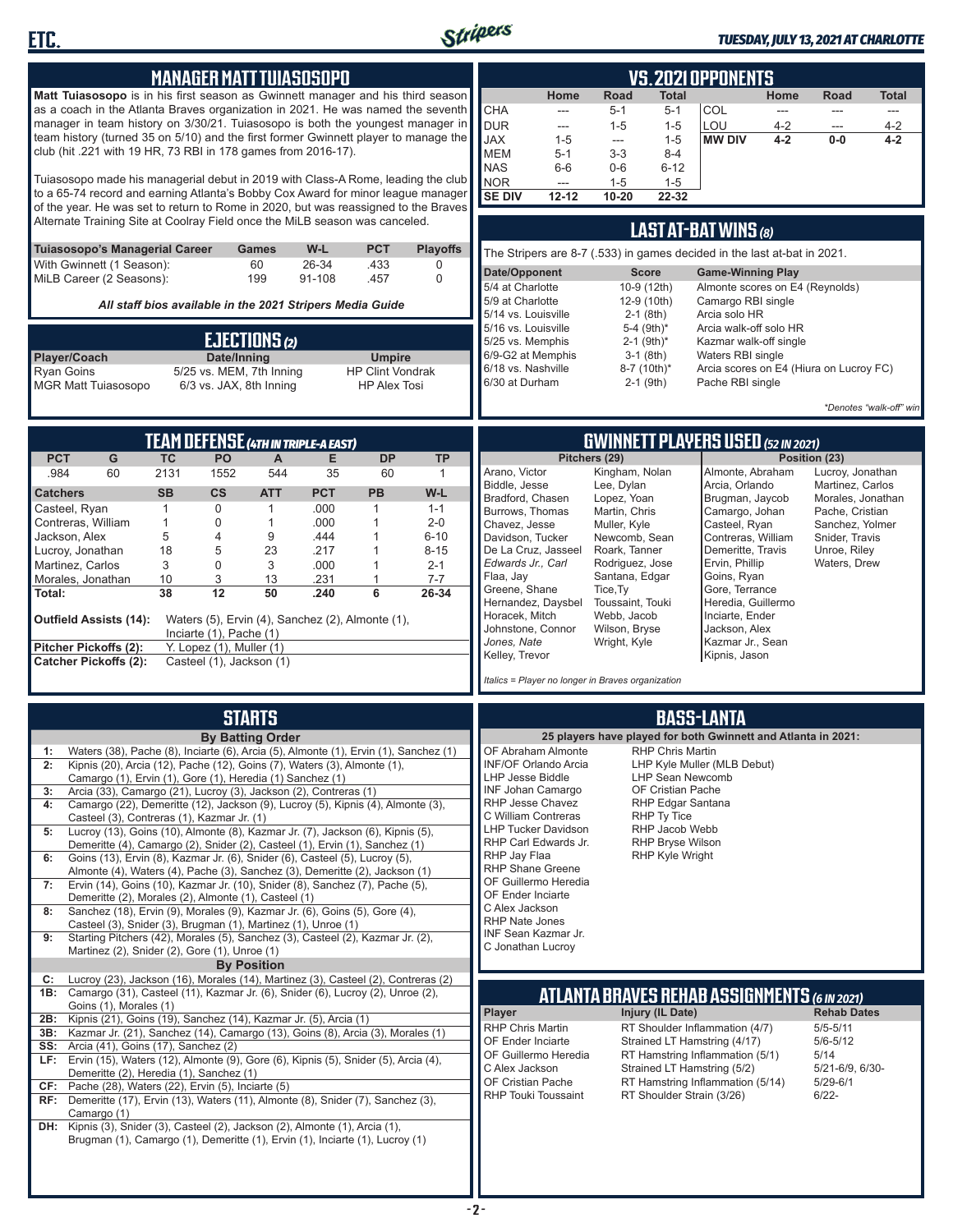### **STARTING PITCHER**



**ON BRAVES 40-MAN ROSTER**

#### *TUESDAY, JULY 13, 2021 AT CHARLOTTE*

# **62****touki toussaint**

**B/T:** R/R **BORN:** 6/20/96 in Pembroke Pines, FL (Age 25)<br>**HT:** 6-3 **ACQUIRED:** Via trade with the Arizona Diamond **ACQUIRED:** Via trade with the Arizona Diamondbacks along with RHP **WT:** 215 Bronson Arroyo in exchange for INF Phil Gosselin (6/20/15) **BIO ON PAGE 95 OF MEDIA GUIDE**

*TONIGHT'S START:* On Atlanta's 60-day injured list since 3/26 (right shoulder strain), Toussaint makes his fourth rehab start for Gwinnett in game one of a six-game series at Charlotte ... Career with the Stripers, he is 7-7 with a 4.20 ERA in 21 starts (2018- 19, 2021) ... In nine career starts following a Gwinnett loss, he is 5-2 with a 2.87 ERA.

*2021 SEASON:* Started his current rehab assignment with Advanced-A Rome on 6/15 (1 start) ... Rehab transferred to Double-A Mississippi on 6/20 (1 start) and to Triple-A Gwinnett on 6/23 ... In four total rehab starts across the three levels, is 1-1 with a 4.67 ERA, .155 BAA, and 1.15 WHIP ... Tied a career high with 11 strikeouts over 6.0 scoreless innings (2 H, 1 BB) for his first win of 2021 on 7/8-G1 vs. Nashville.

*2021 SPRING TRAINING:* Went 1-0 with a 2.00 ERA (2 ER in 9.0 IP, 3 H, 4 BB, 9 SO) in four relief outings before being placed on the injured list on 3/26.

*2020 SEASON:* Was a member of Atlanta's Opening Day roster, though he spent most of the year at the Alternate Training Site at Coolray Field ... In two stints with the Braves (7/23-8/24, 9/14), went 0-2 with an 8.88 ERA (24 ER in 24.1 IP), .276 BAA, and 1.77 WHIP in seven games (5 starts).

*MLB CAREER HIGHLIGHTS:* **2018:** Had his contract selected by Atlanta on 8/13 and made his MLB debut, going 2-1 with a 4.03 ERA and .182 BAA in seven games (5 starts) ... Also made his MLB Postseason debut, going 1-0 with a 0.00 ERA and .111 BAA in two games during the NLDS vs. the Los Angeles Dodgers ... **2019:** Made a career-high 24 MLB appearances (1 start), going 4-0 with a 5.62 ERA and .270 BAA.

*MiLB CAREER HIGHLIGHTS:* **2017:** Named Advanced-A Florida's Pitcher of the Year by Atlanta (3-9, 5.04 ERA, .245 BAA in 19 starts) ... **2018:** Earned the Braves' Phil Niekro Award for MiLB Pitcher of the Year after combining to go 9-6 with a 2.38 ERA (36 ER in 136.1 IP) in 24 starts between Double-A Mississippi and Triple-A Gwinnett ... Earned Southern League Midseason All-Star honors and pitched for the World Team in the 2018 MLB All-Star Futures Game (Washington, D.C.).

|              | <b>TOUSSAINT'S OVERALL STATS</b> |         |            |         |    |           |           |            |             |  |  |  |
|--------------|----------------------------------|---------|------------|---------|----|-----------|-----------|------------|-------------|--|--|--|
| Year         | Team                             | W-L     | <b>ERA</b> | G/GS    | HR | <b>BB</b> | <b>SO</b> | <b>BAA</b> | <b>WHIP</b> |  |  |  |
| 2021         | Rome (Adv-A)                     | $0 - 0$ | 3.00       | 1/1     |    |           |           | .111       | 0.67        |  |  |  |
|              | Mississippi (AA)                 | $0 - 0$ | 4.91       | 1/1     |    |           | 4         | .083       | 0.82        |  |  |  |
|              | Gwinnett (AAA)                   | $1 - 1$ | 5.06       | 3/3     |    | 8         | 18        | .189       | 1.41        |  |  |  |
| MiLB Career: |                                  | 28-45   | 4.32       | 121/116 | 52 | 293       | 625       | .230       | 1.36        |  |  |  |
| MLB Career:  |                                  | 6-3     | 5.97       | 38/11   | 13 | 63        | 107       | .247       | 1.60        |  |  |  |

|          | <b>TOUSSAINT'S 2021 SPLITS (WITH GWINNETT)</b> |                  |                       |
|----------|------------------------------------------------|------------------|-----------------------|
| Home:    | 1-0, 0.00 ERA (1G)                             | Road:            | 0-1, 11.57 ERA (2G)   |
| Day:     | $0-0, - -$ ERA $(0G)$                          | Night:           | 1-1, 5.06 ERA (3G)    |
| Starter: | 1-1, 5.06 ERA (3G)                             | <b>Reliever:</b> | $0-0, - -$ ERA $(0G)$ |
| Vs. LHB: | .333 BAA, 0 HR                                 | Vs. RHB:         | .053 BAA, 0 HR        |

|                | <b>TOUSSAINT VS. CHARLOTTE</b> |     |   |    |             |  |    |           |    |  |  |  |
|----------------|--------------------------------|-----|---|----|-------------|--|----|-----------|----|--|--|--|
|                | W-L                            | ERA | G | GS | IE          |  | ER | <b>HR</b> | BB |  |  |  |
| 2018:          |                                |     |   |    | Never Faced |  |    |           |    |  |  |  |
| 2019:          |                                |     |   |    | Never Faced |  |    |           |    |  |  |  |
| 2021:          | $0-0$                          |     |   |    | 0.0         |  |    |           |    |  |  |  |
| <b>Career:</b> | $0 - 0$                        |     |   |    | 0.0         |  |    |           |    |  |  |  |

|             | <b>TOUSSAINT'S HIGHS &amp; LOWS</b> |                                    |  |  |  |  |  |  |  |  |  |
|-------------|-------------------------------------|------------------------------------|--|--|--|--|--|--|--|--|--|
|             | <b>Season</b>                       | Career (MiLB and MLB)              |  |  |  |  |  |  |  |  |  |
| IP:         | 6.0 (7/8-G1 vs. NAS)                | 8.0 (3x, last: 7/25/18, GWN @ LHV) |  |  |  |  |  |  |  |  |  |
| SO:         | 11 (7/8-G1 vs. NAS)                 | 11 (4x, last: 7/8/21, GWN vs. NAS) |  |  |  |  |  |  |  |  |  |
| BB:         | 5 (7/2 at DUR)                      | 7 (8/24/17, MIS @ CHAT)            |  |  |  |  |  |  |  |  |  |
| н:          | 5 (7/2 at DUR)                      | 11 (4/26/19, GWN vs. TOL)          |  |  |  |  |  |  |  |  |  |
| ER:         | 6 (7/2 at DUR)                      | 9 (7/26/15, ROM @ ASH)             |  |  |  |  |  |  |  |  |  |
| Low-Hit CG: |                                     | No 9.0 IP CG                       |  |  |  |  |  |  |  |  |  |
| Low-ER CG:  |                                     | No 9.0 IP CG                       |  |  |  |  |  |  |  |  |  |

|                                                                                                                                        | <b>TOUSSAINT'S 2021 STARTS (ALL LEVELS)</b> |           |     |  |  |  |  |  |  |       |                      |         |                                                |
|----------------------------------------------------------------------------------------------------------------------------------------|---------------------------------------------|-----------|-----|--|--|--|--|--|--|-------|----------------------|---------|------------------------------------------------|
| Date/Opp.<br>Opp. Starter<br>Team<br>NP-S<br><b>BB</b><br>Final<br><b>Notes</b><br><b>HR</b><br><b>Result</b><br>ER<br><b>SO</b><br>IP |                                             |           |     |  |  |  |  |  |  |       |                      |         |                                                |
| <b>ROM</b>                                                                                                                             | 6/15 vs. BG                                 | <b>ND</b> | 3.0 |  |  |  |  |  |  | 28-18 | Zack Trageton        |         | First MLB rehab start of the season.           |
| <b>MIS</b>                                                                                                                             | 6/20 vs. BIR                                | <b>ND</b> | 3.2 |  |  |  |  |  |  | 53-33 | Kade McClure         | W. 7-6  | Second MLB rehab start of the season.          |
| <b>GWN</b>                                                                                                                             | $6/26$ at NOR                               | <b>ND</b> | 2.0 |  |  |  |  |  |  | 55-29 | <b>Conner Greene</b> | L. 2-4  | Also hit two batters before exiting.           |
| <b>GWN</b>                                                                                                                             | 7/2 at DUR                                  | ∟. 0-1    |     |  |  |  |  |  |  | 74-39 | Chris Ellis          | $L.7-9$ | Most walks allowed since 8/17/20 vs. WSH (6).  |
| <b>GWN</b>                                                                                                                             | 7/8-G1 vs. NAS                              | W. 1-1    | 6.0 |  |  |  |  |  |  | 81-49 | Rvan Weber           | W. 7-2  | Most strikeouts since 6/30/18 with MIS at PNS. |
|                                                                                                                                        |                                             |           |     |  |  |  |  |  |  |       |                      |         |                                                |

|                     | <b>STRIPERS STARTING PITCHERS</b> |            |           |    |         |                             |                            |                                                     |  |  |  |  |
|---------------------|-----------------------------------|------------|-----------|----|---------|-----------------------------|----------------------------|-----------------------------------------------------|--|--|--|--|
| <b>Pitcher</b>      | W-L                               | <b>ERA</b> | <b>GS</b> | QS |         | <b>Team W-L Run Support</b> | <b>Last Gwinnett Start</b> | <b>Final Line</b>                                   |  |  |  |  |
| Davidson, Tucker    | $2 - 1$                           | 0.90       |           |    | $2 - 1$ | 5.33 RPG (16 Tot.)          | 5/23 at NAS (L)            | 6.0 IP, 1 H, 1 R, 1 ER, 1 BB, 9 SO, 1 HR (82p/51s)  |  |  |  |  |
| De La Cruz, Jasseel | $0 - 2$                           | 7.28       |           |    | $4 - 5$ | 1.89 RPG (17 Tot.)          | 7/4 at DUR (ND)            | 0.2 IP, 2 H, 4 R, 4 ER, 4 BB, 1 SO, 1 HR (33p/11s)  |  |  |  |  |
| Johnstone, Connor   | 1-6                               | 7.63       | 10        |    | $3 - 7$ | 2.00 RPG (20 Tot.)          | 6/23-G2 at NOR (L)         | 2.2 IP, 7 H, 5 R, 5 ER, 1 BB, 2 SO, 2 HR (49p/34s)  |  |  |  |  |
| Kingham, Nolan      | $0 - 3$                           | 9.49       |           |    | $0 - 3$ | $0.00$ RPG $(0$ Tot.)       | 7/11 vs. NAS (L)           | 5.0 IP, 6 H, 3 R, 3 ER, 2 BB, 4 SO, 1 HR (77p/55s)  |  |  |  |  |
| Muller, Kyle        | $2 - 2$                           | 4.34       |           |    | $6 - 2$ | 4.25 RPG (34 Tot.)          | 7/9 vs. NAS (L)            | 6.0 IP, 6 H, 2 R, 2 ER, 0 BB, 11 SO, 2 WP (95p/62s) |  |  |  |  |
| Rodriguez, Jose     | $0 - 2$                           | 9.22       | .h        |    | $1 - 4$ | $0.60$ RPG $(3$ Tot.)       | 7/10 vs. NAS (ND)          | 4.0 IP, 1 H, 0 R, 0 BB, 5 SO (53p/36s)              |  |  |  |  |
| Toussaint, Touki    | $1 - 1$                           | 5.06       |           |    | $1 - 2$ | 3.33 RPG (10 Tot.)          | 7/8-G1 vs. NAS (W)         | 6.0 IP, 2 H, 0 R, 1 BB, 11 SO (81p/49s)             |  |  |  |  |
| Wilson, Bryse       | $4 - 2$                           | 4.47       | 9         |    | $6 - 3$ | 3.00 RPG (27 Tot.)          | 7/7 vs. NAS (ND)           | 5.0 IP, 8 H, 5 R, 5 ER, 2 BB, 2 SO, 2 HR (81p/50s)  |  |  |  |  |
| Wright, Kyle        | $2 - 3$                           | 3.51       | 10        |    | $3 - 7$ | 1.90 RPG (19 Tot.)          | 7/8-G2 vs. NAS (W)         | 7.0 IP (CG), 1 H, 0 R, 1 BB, 6 SO, 1 WP (86p/53s)   |  |  |  |  |
| Total:              | $12 - 22$                         | 5.20       | 60        | 11 | 26-34   | 2.43 RPG (146 Tot.)         |                            |                                                     |  |  |  |  |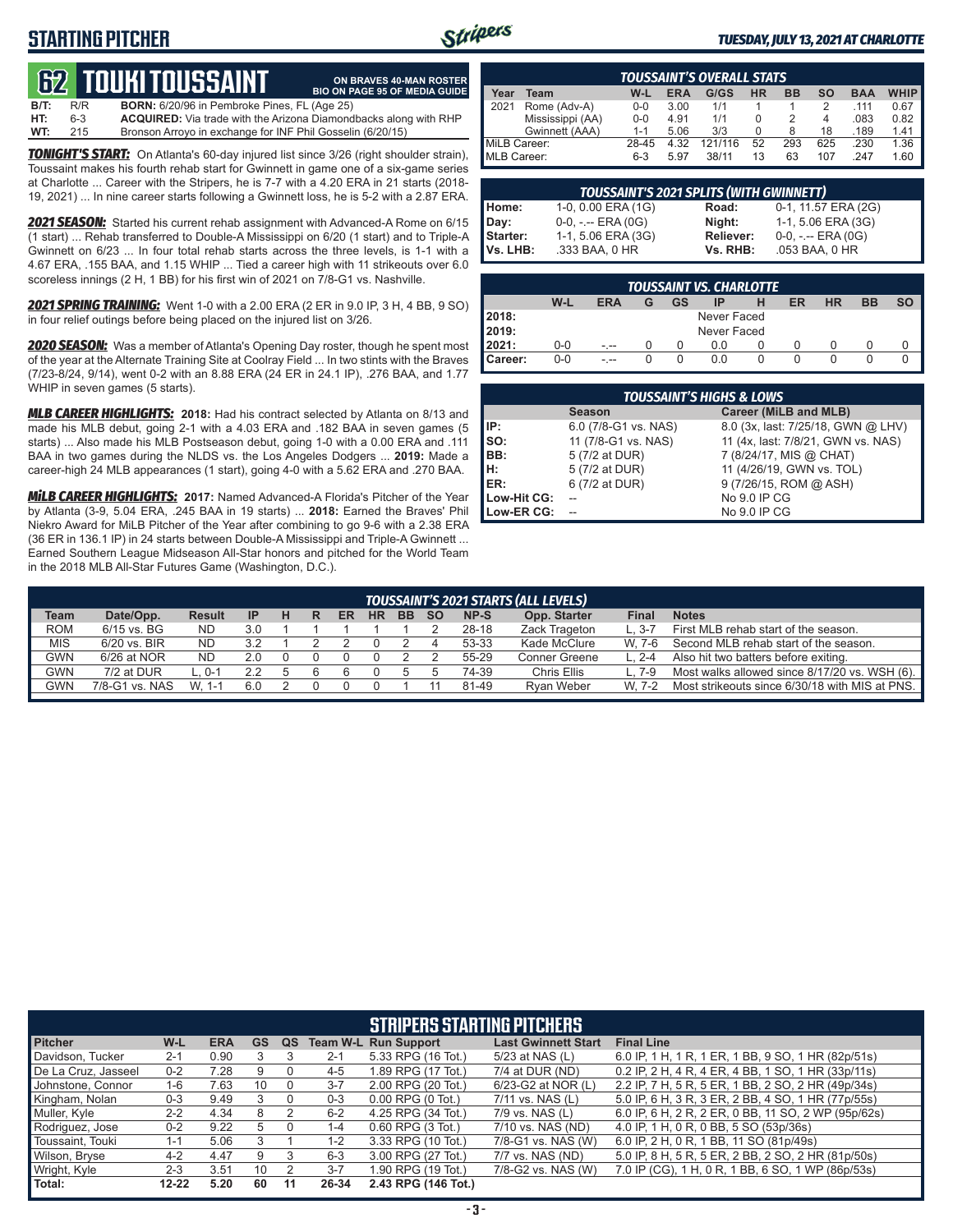#### **BULLPEN**



#### *TUESDAY, JULY 13, 2021 AT CHARLOTTE*

|                                | <b>STRIPERS PITCHING BREAKDOWN</b> |            |       |             |     |           |                                 |           |            |  |
|--------------------------------|------------------------------------|------------|-------|-------------|-----|-----------|---------------------------------|-----------|------------|--|
|                                | W-L                                | <b>ERA</b> | ΙP    | R           | ER  | <b>HR</b> | <b>BB</b>                       | <b>SO</b> | <b>BAA</b> |  |
| Starters:                      | $12 - 22$                          | 520        | 256.0 | 154         | 148 | 40        | 106                             | 267       | 266        |  |
| <b>Relievers:</b>              | 14-12                              | 3.34       | 261.1 | 110         | 97  | 29        | 100                             | 304       | .225       |  |
| Total:                         | 26-34                              | 4 26       | 5171  | 264         | 245 | 69        | 206                             | 571       | 245        |  |
| <b>Saves/Opp:</b> 5/16 (31.3%) |                                    |            |       | Holds: $18$ |     |           | <b>IR/Scored: 48/17 (35.4%)</b> |           |            |  |

|            | <b>PITCHING BY MONTH</b> |            |       |     |     |           |           |           |            |  |  |  |
|------------|--------------------------|------------|-------|-----|-----|-----------|-----------|-----------|------------|--|--|--|
|            | W-L                      | <b>ERA</b> | IP    | R   | ER  | <b>HR</b> | <b>BB</b> | <b>SO</b> | <b>BAA</b> |  |  |  |
| May:       | $14 - 10$                | 3.50       | 211.0 | 90  | 82  | 28        | 65        | 240       | .222 I     |  |  |  |
| June:      | $9 - 16$                 | 4.55       | 213.2 | 115 | 108 | 26        | 94        | 223       | .263 I     |  |  |  |
| July:      | $3 - 8$                  | 5.34       | 92.2  | 59  | 55  | 15        | 47        | 108       | .259 I     |  |  |  |
| August:    |                          |            |       |     |     |           |           |           |            |  |  |  |
| September: |                          |            |       |     |     |           |           |           |            |  |  |  |

|                     |         |            |    |               |                          |               |              | <b>RELIEF SUMMARY (CURRENT STRIPERS ONLY)</b>                      |                         |
|---------------------|---------|------------|----|---------------|--------------------------|---------------|--------------|--------------------------------------------------------------------|-------------------------|
| <b>Pitcher</b>      | W-L     | <b>ERA</b> | G  | <b>GF</b>     | <b>HLD</b>               | <b>SV/OPP</b> | <b>IR/RS</b> | <b>Last Gwinnett Relief Outing</b>                                 | <b>Scoreless Streak</b> |
| Arano, Victor       | $0 - 1$ | 4.32       | 16 | 6             | 2                        | 1/3           | 2/0          | 7/8-G1 vs. NAS: 1.0 IP, 3 H, 2 R, 2 ER, 0 BB, 1 SO, 1 HR (21p/14s) | $-1G$                   |
| Biddle, Jesse (L)   | $0 - 1$ | 2.19       | 12 |               | $\overline{\phantom{a}}$ | 0/1           | 5/2          | 7/7 vs. NAS: 1.0 IP, 1 H, 0 R, 0 BB, 2 SO (10p/7s)                 | 4G (4.0 IP)             |
| Bradford, Chasen    | $3-0$   | 3.49       | 18 |               | 2                        | 0/1           | 2/2          | 7/11 vs. NAS: 1.0 IP, 1 H, 1 R, 1 ER, 0 BB, 1 SO, 1 HR (17p/11s)   | $-1G$                   |
| Burrows, Thomas (L) | $1 - 0$ | 3.04       | 17 |               | 3                        | 0/0           | 15/6         | 7/10 vs. NAS: 0.2 IP, 1 H, 0 R, 0 BB, 1 SO (11p/8s)                | 1G (0.2 IP)             |
| De La Cruz, Jasseel | $1 - 0$ | 1.93       | 3  |               |                          | 0/0           | 0/0          | 7/10 vs. NAS (W): 3.0 IP, 0 H, 0 R, 3 BB, 3 SO (49p/28s)           | 2G (4.0 IP)             |
| Flaa, Jay           | $0 - 1$ | 3.86       | 13 | 4             | $\mathfrak{p}$           | 0/0           | 2/0          | 7/10 vs. NAS: 0.1 IP, 2 H, 4 R, 4 ER, 2 BB, 1 SO (21p/9s)          | -1G                     |
| Johnstone, Connor   | $0 - 0$ | 1.08       | 5  |               | ٠                        | 0/0           | 5/3          | 7/6 vs. NAS: 2.0 IP, 1 H, 1 R, 1 ER, 1 BB, 1 SO, 1 HR (33p/23s)    | $-2G$                   |
| Kelley, Trevor      | $0 - 2$ | 2.55       | 15 | 6             |                          | 0/1           | 4/1          | 7/11 vs. NAS: 1.0 IP, 0 H, 0 R, 1 BB, 2 SO (24p/15s)               | 1G (1.0 IP)             |
| Lee, Dylan (L)      | $2 - 0$ | 1.88       | 16 | 4             |                          | 0/1           | 3/0          | 7/9 vs. NAS: 1.0 IP, 1 H, 1 R, 0 ER, 1 BB, 0 SO (20p/12s)          | $-1G$                   |
| Lopez, Yoan         | $2 - 2$ | 3.86       | 12 | 4             |                          | 0/1           | 2/2          | 7/9 vs. NAS: 1.0 IP, 2 H, 0 R, 0 BB, 0 SO (14p/8s)                 | 1G (1.0 IP)             |
| Newcomb, Sean (L)   | $0 - 0$ | 3.60       | 5  | 4             | $\overline{\phantom{a}}$ | 0/0           | 0/0          | 7/11 vs. NAS: 1.0 IP, 0 H, 0 R, 0 BB, 2 SO (11p/10s)               | 1G (1.0 IP)             |
| Roark, Tanner       | $1 - 1$ | 3.32       | 11 |               |                          | 0/1           | 0/0          | 7/9 vs. NAS: 1.0 IP, 1 H, 0 R, 1 BB, 1 SO (16p/9s)                 | 2G (3.0 IP)             |
| Rodriguez, Jose     | $0 - 0$ | 3.60       |    |               |                          | 0/0           | 0/0          | 5/26 vs. MEM: 1.0 IP, 2 H, 1 R, 1 ER, 0 BB, 1 SO, 1 HR (13p/10s)   | $-2G$                   |
| Tice, Ty            | $0 - 0$ | 6.00       | 9  | $\mathcal{P}$ |                          | 0/0           | 5/1          | 7/11 vs. NAS: 1.0 IP, 4 H, 3 R, 3 ER, 0 BB, 0 SO, 1 HR (27p/16s)   | $-2G$                   |
| Webb, Jacob         | $0 - 1$ | 2.38       | 11 | 10            | ٠                        | 2/2           | 0/0          | 7/10 vs. NAS: 1.0 IP, 0 H, 0 R, 0 BB, 2 SO (14p/9s)                | 1G (1.0 IP)             |

|                | <b>SCORELESS INNINGS STREAKS (10-PLUS INNINGS)</b> |                    |                       |  |  |  |  |  |  |  |  |
|----------------|----------------------------------------------------|--------------------|-----------------------|--|--|--|--|--|--|--|--|
| <b>Pitcher</b> | Length                                             | <b>Dates</b>       | <b>Stats</b>          |  |  |  |  |  |  |  |  |
| Bradford, C.   | 16.0 IP                                            | 5/7-6/13 (10G)     | 1-0, 6 H, 3 BB, 12 SO |  |  |  |  |  |  |  |  |
| Wright, K      | 12.0 IP                                            | $5/25 - 6/5$ (3GS) | 1-0, 11 H, 3 BB, 8 SO |  |  |  |  |  |  |  |  |
| Roark. T.      | 11.0 IP                                            | $6/4 - 6/20$ (5G)  | 1-0, 8 H, 4 BB, 11 SO |  |  |  |  |  |  |  |  |

### **54 VICTOR ARANO** *- RHP - 26 YRS - COSAMALOAPAN, MEXICO*

- **• 2021 with GWN: 5/14 vs. LOU:** Earned GWN's first save of 2021 (1.0 IP, 1 H). **• 2021 with ATL:** Recalled on 5/8, but did not pitch ... Optioned on 5/10 ... DFA'd and outrighted to Gwinnett on 6/6.
- **• Spring Training:** 0-1, 34.71 ERA, .538 BAA, 1 SV in 3G with Atlanta.
- **• 2020:** Was a member of Philadelphia's 60-man player pool, but spent the entire year at the Alternate Site in Lehigh Valley ... DFA'd by the Phillies on 1/18.
- **• 2019:** Limited to just 6G with Triple-A Lehigh Valley (2-0, 0.00 ERA in 3G) and Philadelphia (1-0, 3.86 ERA in 3G) ... Was on injured list from 4/20-end of season (right elbow inflammation).
- **• Acquired:** Claimed off waivers from Philadelphia (1/22/21) ... Originally signed by the Los Angeles Dodgers as a non-drafted free agent (4/4/13).
- **• MLB Career:** 3-2, 2.65 ERA, .224 BAA, 3 SV in 73G with Philadelphia (2017-19).

#### **48 JESSE BIDDLE** *- LHP - 29 YRS - PHILADELPHIA, PA*

- **• 2021 with GWN: 5/22-6/13:** Posted a 1.50 ERA (1 ER in 6.0 IP) over 6 outings. **• 2021 with ATL:** Had his contract selected on 4/17, pitched in 8G with the Braves (0-0, 8.44 ERA, 10 ER in 10.2 IP) ... DFA'd on 5/17, outrighted to Gwinnett on 5/19.
- **• Spring Training:** 0-0, 3.00 ERA, .257 BAA, 2 SV in 9G with Cincinnati ... Released on 3/26 after re-signing as MiLB FA on 12/11/20.
- **• 2020:** Opened the year at Cincinnati's Alternate Training Site ... Contract selected on 8/25 (0-0, 0.00 ERA, 0 ER in 0.2 IP in 1G) ... Placed on 10-day injured list on 8/29 (left shoulder impingement) and missed the remainder of the year.
- **• Acquired:** MiLB FA (4/2/21) ... Originally Philadelphia's 1st-round pick (27th overall) in 2010 out of Germantown Friends High School (Philadelphia, PA).
- **• MLB Career:** 6-2, 5.07 ERA, .261 BAA, 1 SV in 99G with ATL (2018-19, 2021), SEA (2019), TEX (2019), CIN (2020).

### **28 CHASEN BRADFORD** *- RHP - 31 YRS - LAS VEGAS, NV*

- **• 2021 with GWN:** All 3 of his wins have been 2.0-IP outings: 5/15 vs. LOU (1 H, 0 R, 2 SO), 6/16 vs. NAS (3 H, 1 ER, 3 SO), and 6/24 at NOR (0 H, 0 R, 1 BB, 3 SO) ... **5/7-6/13:** Posted team-best 16.0-IP scoreless streak over 10G (6 H, 3 BB, 12 SO).
- **• 2020:** Re-signed by Seattle to an MiLB deal on 1/15, but was not included on the Mariners' 60-man player pool ... Did not play.
- **• 2019:** Split time between Seattle (0-0, 4.86 ERA, 1 SV in 12G) and Triple-A Tacoma (0-0, 6.75 ERA, 1 SV in 5G).
- **• Acquired:** MiLB FA (3/15/21) ... Originally the New York Mets' 35th round pick in 2011 out of the University of Central Florida.
- **• MLB Career:** 7-0, 3.89 ERA, .253 BAA, 1 SV in 86G with NYM, SEA (2017-19).

|            | <b>PITCHER AWARDS &amp; HONORS</b>  |                         |
|------------|-------------------------------------|-------------------------|
| Pitcher    | <b>Award/Date</b>                   | <b>Stats</b>            |
| Wilson. B. | AAA East Pitcher of Week (6/28-7/4) | 0-0, 7.0 IP, 0 ER, 7 SO |

### **49 THOMAS BURROWS** *- RHP - 26 YRS - FLORENCE, AL*

- **• 2021 with GWN: 5/26 vs. MEM:** Earned his first win (1.0 IP, 0 H, 0 R, 2 SO) ... **6/20-7/2:** Struck out 12 over 7.0 scoreless IP (3 H, 1 BB) in 5G.
- **• MLB.com Prospect Rankings:** #21 (Braves Top 30).
- **• Spring Training:** 0-1, 6.75 ERA, .222 BAA, 0 SV in 4G with Atlanta.
- **• 2020:** Was an NRI to Spring Training, but not included on 60-man player pool.
- **• 2019:** Went 2-4 with a 4.42 ERA, .221 BAA, and 7 saves (7-for-9) in 43G between Double-A Mississippi and Gwinnett ... Stranded 16 of 17 inherited runners with the Stripers (94.1%) ... Won Atlanta's Bill Lucas Award for community service.
- **• Acquired:** Via trade with Seattle (1/11/17) ... Originally the Mariners' 4th-round pick in 2016 out of the University of Alabama.

#### **45 JAY FLAA** *- RHP - 29 YRS - BISMARCK, ND*

- **• 2021 with GWN: 5/13-6/24:** Did not allow an ER over his first 10G (1 R in 11.0 IP, 7 H, 9 BB, 15 SO, .171 BAA).
- **• 2021 with ATL:** From 5/23-5/30, went 0-0 with a 27.00 ERA (4 ER in 1.1 IP) in 1G ... Outrighted to Gwinnett on 7/13.
- **• 2021 with BAL:** Selected by Baltimore on 4/26 and made his MLB debut on 4/27 vs. the NY Yankees (1.1 IP, 2 BB, 1 SO, struck out Aaron Judge) ... Optioned on 4/28, appeared in 1G with Triple-A Norfolk (0-0, 16.20) ... DFA'd on 5/8.
- **• Spring Training:** 0-0, 3.38 ERA, .200 BAA, 0 SV in 3G with Baltimore.
- **• 2020:** Was not on Baltimore's 60-man player pool, did not play.
- **• 2019:** Went 2-5 with a 4.69 ERA, .256 BAA, and 5 SV in 40G (3 starts) between Double-A Bowie and Norfolk (2-3, 5.24 ERA, 4 SV in 29G during Triple-A debut).
- **• Acquired:** Claimed off waivers from Baltimore (5/11/21) ... Originally the Orioles' 6th-round pick in 2015 out of North Dakota State University (Fargo, ND).
- **• MLB Career:** 0-0, 13.50 ERA, .300 BAA in 2G with Baltimore, Atlanta (2021).

#### **51 CONNOR JOHNSTONE** *- RHP - 26 YRS - SAN DIEGO, CA*

- **• 2021 with GWN: Is 0-0 with a 1.80 ERA and .107 BAA in 5G in relief (1-6, 7.63 ERA, .320 BAA in 10 starts)** ... **5/4-5/8:** Threw 8.0 scoreless IP over his first 2 outings, includinga 5.0-inning spot start (win, 1 H, 0 BB, 5 SO) on 5/8 at CLT.
- **• Spring Training:** 0-1, 4.76 ERA, .273 BAA, 1 SV in 6G with Atlanta.
- **• 2020:** Was an NRI to Braves Spring Training, but not on 60-man player pool.
- **• 2019:** With Double-A Mississippi and Gwinnett, went 7-4 with a 4.24 ERA, .296
- BAA, and 1 SV in 35G (7 starts) ... His 7 wins ranked T-8th in the Braves org.
- **• Acquired:** Braves 21st-round pick in 2017 out of Wake Forest University.
- **• Local Product:** Played baseball at Roswell High School (Roswell, GA).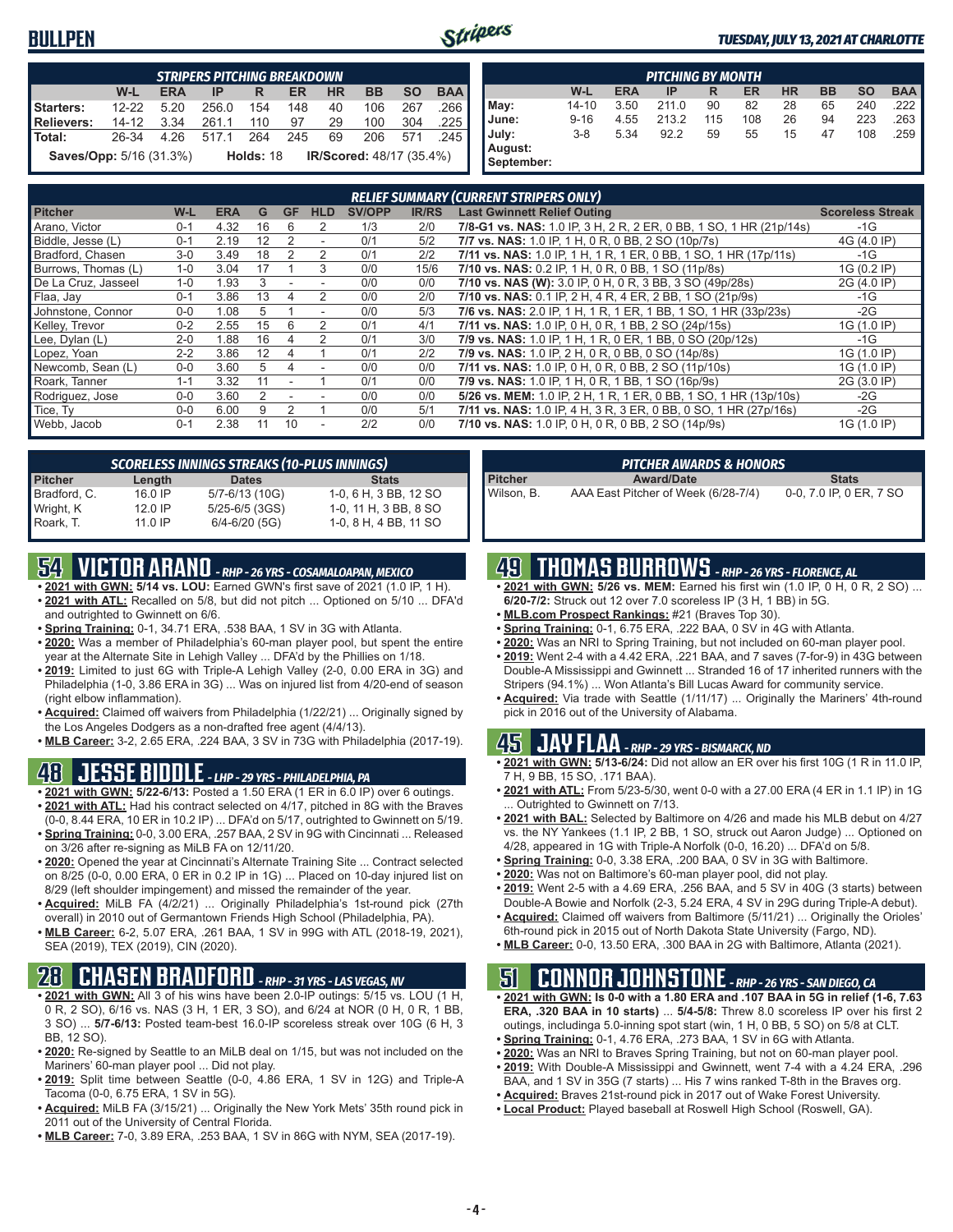# **43 TREVOR KELLEY** *- RHP - 27 YRS - PROVIDENCE, RI*

- **• 2021 with GWN: 5/12-6/27:** Allowed runs in just 2 of 13G for a 1.72 ERA (3 ER in 15.2 IP, 13 H, 6 BB, 15 SO, .241 BAA).
- **• Spring Training:** Did not pitch in Chicago Cubs' MLB camp ... Released on 4/23. **• 2020:** Pitched in 4G with Philadelphia, going 0-0 with a 10.80 ERA ... Outrighted
- on 8/14 and spent the rest of the season at the Phillies Alternate Site. **• 2019:** In 52G with Triple-A Pawtucket, went 5-5 with a 1.79 ERA, .216 BAA, and
- 12 SV ... Was an International League Midseason and Postseason All-Star and a *Baseball America* Triple-A All-Star ... Led IL in appearances and was T-1st in saves ... Made MLB debut on 7/2 at Toronto and logged 10G with Boston (0-3, 8.64 ERA).
- **• Acquired:** MiLB FA (4/28/21) ... Originally Boston's 36th-round pick in 2015 out of the University of North Carolina at Chapel Hill.
- **• MLB Career:** 0-3, 9.26 ERA, .347 BAA, 0 SV in 14G with BOS (2019), PHI (2020).

### **58 DYLAN LEE** *- LHP - 26 YRS - DINUBA, CA*

- **• 2021 with GWN: Has a 1.65 ERA (3 ER in 16.1 IP) and .161 BAA over his last 12G since 5/26** ... **5/4 at CLT:** Earned the win in his Stripers' debut (2.0 IP, 1 H, 1 R, 0 ER, 0 BB, 3 SO in 10-9 win in 12 innings) ... **6/11 at MEM:** Recorded his first pro hit, a double (1-for-2, R).
- **• Spring Training:** 0-0, 0.00 ERA, 0 SV in 2G with Miami ... Released on 3/29.
- **• 2020:** Was a non-roster invite to Marlins Spring Training, but was not on Miami's 60-man player pool ... Did not play.
- **• 2019:** Logged 45G between Double-A Jacksonville (0-3, 1.91 ERA, .176 BAA, 13 SV in 32G) and Triple-A New Orleans (1-3, 4.71 ERA, .329 BAA, 0 SV in 13G).
- **• Acquired:** MiLB FA (4/15/21) ... Originally Miami's 10th-round pick in 2016 out of Cal State Fresno (Fresno, CA).

### **55 YOAN LOPEZ** *- RHP - 28 YRS - NUEVA GERONA, CUBA*

- **• 2021 with GWN:** Has earned both of his wins in extra innings, 6/9-G2 at MEM (1.0 IP, 1 H, 0 R in 3-1 win in 8 innings) and 6/18 vs. NAS (1.0 IP, 2 H, 1 R, 0 ER, 1 SO in 8-7 win in 10 innings).
- **• 2021 with ARI:** Began the season on Arizona's Opening Day roster ... In 2 stints, went 0-0 with a 6.57 ERA (9 ER in 12.1 IP) and 0 SV (0-for-3) in 13G ... DFA'd on 5/20, traded to Atlanta on 5/22 and optioned to Gwinnett.
- **• Spring Training:** 1-0, 4.91 ERA, .214 BAA, 0 SV in 8G with Arizona.
- **• 2020:** In 20G with Arizona, went 0-1 with a 5.95 ERA, .269 BAA, and 2 holds. **• 2019:** Set MLB career highs in G (70) and holds (21), going 2-7 with a 3.41 ERA,
- .232 BAA, and 1 SV (1-for-4) with the D-backs. **• Acquired:** Via trade with Arizona in exchange for CF Deivi Estrada (5/22/21) ... Originally signed by the D-backs as a NDFA out of Cuba (1/16/15).
- **• MLB Career:** 2-8, 4.25 ERA, .252 BAA, 1 SV in 113G with Arizona (2018-21).

# **24 SEAN NEWCOMB** *- LHP - 28 YRS - BROCKTON, MA*

- **• 2021 with GWN:** Has been optioned twice, on 5/5 and 6/30 ... **5/6-7/3:** Struck out 8 over 3.0 scoreless IP (1 H, 1 BB) in 3G.
- **• Gwinnett Career:** 5-4 with a 2.84 ERA and .209 BAA in 19G (14GS) since 2017.
- **• 2021 with ATL:** In 23G, is 2-0 with a 5.82 ERA, .222 BAA, and 1 SV (1-for-2).
- **• Spring Training:** 0-0, 1.29 ERA, .227 BAA, 0 SV in 6G (1GS) with Atlanta.
- **• 2020:** Made just 4 starts with the Braves (0-2, 11.20 ERA) ... Spent most of the year at the Alternate Training Site at Coolray Field.
- **• Acquired:** Via trade with the Los Angeles Angels in exchange for SS Andrelton Simmons (11/12/15) ... Originally the Angels' 1st-round pick (15th overall) in 2014 out of the University of Hartford (West Hartford, CT).
- **• MLB Career:** 24-23, 4.26 ERA, .241 BAA, 2 SV in 132G (57GS) with Atlanta (2017-21) ... In 6G during the 2018-19 Postseasons, went 1-0 with a 1.08 ERA.

# **57 TANNER ROARK** *- RHP - 34 YRS - WILMINGTON, IL*

- **• 2021 with GWN: 5/23 at NAS:** Struck out 3 over 1.0 IP in his Stripers debut ... **6/10 at MEM:** Tossed 2.0 innings in relief (1 H, 0 R, 1 BB, 1 SO) for first win ... **6/4-6/20:** Pitched 11.0 scoreless innings over 5G (8 H, 4 BB, 11 SO, .205 BAA).
- **• 2021 with ATL:** Contract selected on 6/24, but did not pitch before being optioned back to Gwinnett on 6/27.
- **• 2021 with TOR:** Was on Toronto's Opening Day roster, went 0-1 with a 6.43 ERA in 3G (1 start) ... Released by the Blue Jays on 5/3.
- **• Spring Training:** 2-1, 8.44 ERA, .295 BAA in 4 starts with Toronto.
- **• 2020:** Made 11 starts with the Blue Jays, going 2-3 with a 6.80 ERA and .309 BAA.
- **• 2019:** Went 10-10 with a 4.35 ERA and .275 BAA in 31 starts with CIN and OAK. **• Acquired:** MiLB FA (5/10/21) ... Originally Texas's 25th-round pick in 2008 out of the University of Illinois at Urbana-Champaign.
- **• MLB Career:** 76-68, 3.85 ERA, .254 BAA, 1 SV in 227G (184 starts) with WSH, CIN, OAK, TOR (2013-21) ... Pitched in 2014 and 2016 Postseasons with Nationals (0-1, 3.86 ERA in 3G, 1 start).

## **53 TY TICE** *- RHP - 24 YRS - PRAIRIE GROVE, AR*

- **• 2021 with GWN: 6/10 at MEM:** Threw 1.0 scoreless IP (0 H, 0 BB, 1 SO) in his Stripers debut, combining with 5 pitchers on a 2-hit shutout ... **6/10-7/2:** Scored upon in just 1 of 7G (1.29 ERA, 1 ER in 7.0 IP, 4 H, 1 BB, 7 SO, .174 BAA).
- **• 2021 with ATL:** Recalled on 6/20 and pitched once (6/21 at NYM, 1.0 IP, 1 H, 0 R, 1 BB, 0 SO) ... Optioned back to Gwinnett on 6/24.
- **• 2021 with TOR:** Recalled from the Alternate Training Site 3 times (4/9, 4/24, 5/22), went 0-0 with a 5.14 ERA (4 ER in 7.0 IP) in 4G during his MLB debut ... Also pitched once for Triple-A Buffalo (0 ER in 1.0 IP) ... DFA'd on 5/30.
- **• Spring Training:** 1-0, 9.00 ERA, .273 BAA, 0 SV in 6G with Toronto.
- **• 2020:** Spent the entire year at the Blue Jays' Alternate Training Site ... Did not reach the Majors ... Had his contract selected by Toronto on 11/20.
- **• 2019:** Between Double-A New Hampshire and Triple-A Buffalo, went 3-4 with a 2.34 ERA, .196 BAA, and 8 saves (8-for-12) in 46 relief appearances.
- **• Acquired:** Via trade from Toronto in exchange for cash (6/4/21) ... Originally the Blue Jays' 16th-round pick in 2017 out of Central Arkansas.
- **• MLB Career:** 0-0, 4.50 ERA, .303 BAA in 5G with Toronto, Atlanta (2021).

# **71 JACOB WEBB** *- RHP - 27 YRS - RIVERSIDE, CA*

**• 2021 with GWN: Is 2-for-2 in save chances, including 6/9 at MEM (1.0 IP, 0 H, 0 R, 1 SO) and 6/30 at DUR (1.0 IP, 1 H, 0 R, 2 SO)** ... **5/26-6/9:** Struck out 5 over 5.0 IP (0 R, 2 H, 0 BB) in 5G.

- **• 2021 with ATL:** Recalled 4 times (4/7, 4/10, 6/5, 6/17) ... In 17G with the Braves, is 1-2 with a 5.29 ERA (10 ER in 17.0 IP) and a .324 BAA.
- **• Spring Training:** 1-0, 2.57 ERA, .222 BAA, 2 HLD in 7G with Atlanta ... Optioned to the Alternate Training Site in Gwinnett on 3/25.
- **• 2020:** Assigned to the Alternate Training Site on 7/19, but missed over a month with a right shoulder strain (placed on 60-day injured list on 7/20) ... Activated on 9/8 and went 0-0 with a 0.00 ERA (0 ER in 10.0 IP) and .200 BAA in 8G ... Made his MLB Postseason debut, going 0-0 with a 9.00 ERA (3 ER in 3.0 IP) in 3G.
- **• 2019:** Made his MLB debut with Atlanta, going 4-0 with a 1.39 ERA (5 ER in 32.1 IP), .205 BAA, 9 holds, and 2 saves (2-for-4) in 36G ... Also logged 10G with Gwinnett (0-1, 6.97 ERA, .225 BAA, 1 SV).
- **• Acquired:** Braves' 18th-round pick in 2014 out of Tabor College (Hillsboro, KS).
- **• MLB Career:** 5-2, 2.28 ERA, .243 BAA, 2 SV in 61G with Atlanta (2019-21).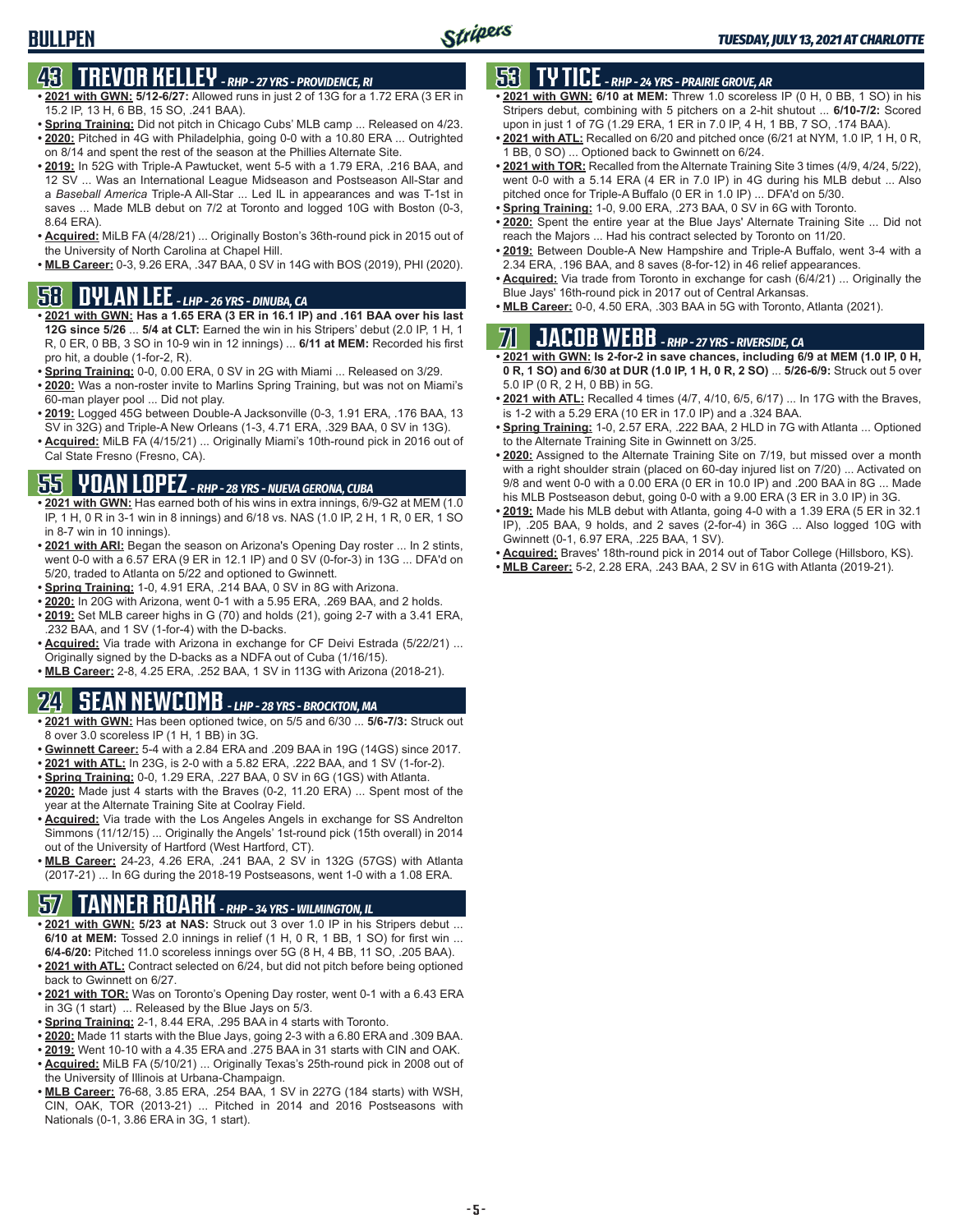#### Stripers **OFFENSE** *TUESDAY, JULY 13, 2021 AT CHARLOTTE TOTAL:* .244, 69 HR, .742 OPS *RISP:* .256, 19 HR, .765 OPS *RUNS/INNING: 1 2 3 4 5 6 7 8 9 X TOT Vs. LHP:* .249, 30 HR, .777 OPS *RISP/2O:* .228, 8 HR, .702 OPS **Stripers:** 47 28 22 33 29 31 31 34 22 11 288 *Vs. RHP:* .241, 39 HR, .721 OPS *LOADED:* .255, 3 HR, .799 OPS **Opponents:** 39 36 36 32 16 28 30 23 12 12 264

|                | <b>HOME RUNS</b>         |                |                |                          |                |                |                          |                        |                                                  |                          |                          |                |
|----------------|--------------------------|----------------|----------------|--------------------------|----------------|----------------|--------------------------|------------------------|--------------------------------------------------|--------------------------|--------------------------|----------------|
|                |                          |                |                |                          |                |                |                          | <b>MULTI-GAMES</b>     |                                                  |                          |                          |                |
| Player         | 1 <sub>R</sub>           | 2R             | 3R             | <b>GS</b>                | Tot.           |                |                          | Off LH Off RH Team W-L | Last HR with Gwinnett (Regular Season)           | <b>Hit</b>               | <b>RBI</b>               | <b>HR</b>      |
| <b>Almonte</b> | 2                        |                |                |                          | 3              |                | 2                        | $3-0$                  | 5/30/21 vs. MEM, 1R (RH Connor Jones)            | 8                        | 5                        |                |
| Arcia          | 10                       | 3              | ٠              | $\overline{\phantom{a}}$ | 13             | 6              | $\overline{7}$           | $7 - 4$                | 7/3/21 at DUR, 1R/Leadoff (RH Shane Baz)         | 16                       | 8                        | 1              |
| Brugman        | $\overline{\phantom{0}}$ | ٠              |                | $\overline{\phantom{a}}$ |                |                |                          | $0 - 0$                |                                                  |                          | $\overline{\phantom{a}}$ |                |
| Camargo        | 4                        | 2              |                |                          |                | 3              | 4                        | $3 - 3$                | 7/10/21 vs. NAS, 1R (RH Thomas Jankins)          | 14                       | 5                        | $\overline{ }$ |
| Casteel        |                          | 2              |                |                          | 3              | $\overline{2}$ |                          | $2 - 1$                | 6/24/21 at NOR, GS (LH Zac Lowther)              | 5                        | 5                        |                |
| Contreras      |                          |                |                | $\overline{\phantom{0}}$ |                |                |                          | $0 - 0$                |                                                  |                          |                          |                |
| Demeritte      | 4                        | 2              |                |                          | 6              | 4              | $\overline{2}$           | $5 - 1$                | 5/30/21 vs. MEM, 1R (LH Bernardo Flores Jr.)     |                          | 4                        | ۰              |
| Ervin          | 2                        | $\overline{2}$ |                | $\overline{\phantom{a}}$ | 5              | 3              | $\overline{2}$           | $3 - 2$                | 7/7/21 vs. NAS, PH, 2R (LH Aaron Ashby)          | 4                        | 5                        |                |
| Goins          |                          |                |                |                          | $\overline{2}$ |                |                          | $1 - 1$                | 7/4/21 at DUR, 2R (RH Joe Ryan)                  | 12                       | 6                        |                |
| Gore           |                          |                | ۰              | ٠                        | ٠              |                |                          | $0 - 0$                |                                                  | 3                        | ۰                        |                |
| <b>Heredia</b> | $\overline{a}$           |                |                |                          |                |                |                          | $0 - 0$                |                                                  |                          |                          |                |
| Inciarte       | $\overline{\phantom{0}}$ |                |                |                          |                |                | $\overline{\phantom{a}}$ | $0 - 0$                |                                                  | $\overline{\phantom{0}}$ | $\sim$                   | ۰              |
| Jackson        | 3                        | 2              |                |                          |                | 4              | 3                        | $3 - 1$                | 7/2/21 at DUR, 1R (RH Chris Mazza) - 2nd of Game | 6                        | 5                        | $\overline{2}$ |
| Kazmar Jr.     | 2                        | $\overline{2}$ |                |                          | 5              | $\overline{2}$ | 3                        | $2 - 3$                | 7/8/21-G1 vs. NAS, 2R (LH Quentin Torres-Costa)  | 3                        | 4                        |                |
| Kipnis         |                          | $\overline{2}$ |                |                          | 4              |                | 4                        | $3 - 1$                | 7/8/21-G1 vs. NAS, 2R (RH Ryan Weber)            | 8                        | 5                        |                |
| Lucroy         |                          | ٠              |                | $\overline{\phantom{a}}$ | $\overline{2}$ |                | $\overline{2}$           | $1 - 1$                | 6/10/21 at MEM, 3R (RH Grant Black)              | 4                        | 3                        |                |
| Martinez       |                          |                |                | $\overline{\phantom{a}}$ |                |                |                          | $0 - 0$                |                                                  | $\overline{2}$           |                          |                |
| Morales        |                          |                |                |                          |                |                |                          | $1 - 0$                | 5/7/21 at CLT, 3R (RH Joe De Carlo)              |                          |                          |                |
| Pache          | 2                        |                |                |                          | 3              | $\overline{2}$ |                          | $2 - 0$                | 7/8/21-G2 vs. NAS, 1R (LH Blaine Hardy)          |                          | 4                        | 4              |
| Sanchez        |                          |                |                |                          |                |                |                          | $1 - 0$                | 6/16/21 vs. NAS, 3R (RH Miquel Sanchez)          | 3                        | 2                        |                |
| Snider         | 2                        |                | ٠              | $\overline{\phantom{a}}$ | $\overline{2}$ |                | $\overline{2}$           | $2 - 0$                | 6/18/21 vs. NAS, 1R (RH Patrick Weigel)          | 3                        |                          |                |
| Unroe          |                          |                |                |                          |                |                |                          | $0-0$                  | 7/19/19 vs. ROC, 1R (RH Drew Hutchison)          |                          |                          |                |
| <b>Waters</b>  | $\mathcal{P}$            |                | $\overline{2}$ |                          | 5              | 3              | $\mathfrak{D}$           | $1 - 3$                | 7/8/21-G2 vs. NAS, 3R (LH Blaine Hardy)          | 13                       | 4                        |                |
| Total:         | 36                       | 20             | 10             | 3                        | 69             |                |                          |                        |                                                  |                          |                          |                |

#### *HOME RUN VARIANTS*

**Back-to-Back Homers (1x):** Almonte (GS) / Snider, 5/7 at CLT (1st Inning)

**Back-to-Back-to-Back Homers (1x):**

Arcia (2R) / Camargo / Demeritte, 5/8 at CLT (6th Inning)

**Pinch-Hit Homers (3x):** Demeritte (1R), 5/12 vs. LOU (7th Inning) Casteel (2R), 6/3 vs. JAX (7th Inning) Ervin (2R), 7/7 vs. NAS (6th Inning)

**Leadoff (Game) Homers (2x):** Waters, 5/19 at NAS Arcia, 7/3 at DUR

#### **Walk-Off Homers (1x):**

Arcia (Solo), 5/16 vs. LOU (9th Inning)

| <b>Player</b>  | AVG.  | ΑВ             | н              | 2B             | 3B       | <b>HR</b> | <b>RBI</b>     |
|----------------|-------|----------------|----------------|----------------|----------|-----------|----------------|
| Almonte        | 1.000 |                |                | O              | 0        | 0         | 2              |
| Arcia          | ---   | $\Omega$       | $\Omega$       | $\Omega$       | $\Omega$ | 0         | $\mathbf 0$    |
| Casteel        | .150  | 20             | 3              |                | 0        |           | $\overline{4}$ |
| Demeritte      | .400  | 5              | $\overline{2}$ |                | $\Omega$ | 1         | 1              |
| Ervin          | .333  | 6              | $\overline{2}$ | $\Omega$       | $\Omega$ | 1         | 3              |
| Goins          | .000  | $\overline{2}$ | $\Omega$       | $\Omega$       | $\Omega$ | 0         | $\mathbf 0$    |
| Gore           | .250  | 4              |                | $\Omega$       | $\Omega$ | 0         | $\Omega$       |
| Kazmar Jr.     | .000  | 7              | $\Omega$       | $\Omega$       | $\Omega$ | 0         | $\mathbf 0$    |
| Lee            | .000  | 1              | $\Omega$       | $\Omega$       | $\Omega$ | 0         | $\mathbf 0$    |
| Lucrov         | .000  | 3              | $\Omega$       | $\Omega$       | $\Omega$ | $\Omega$  | $\mathbf 0$    |
| <b>Morales</b> | .000  |                | $\Omega$       | $\Omega$       | $\Omega$ | 0         | $\mathbf 0$    |
| Pache          | ---   | 0              | $\Omega$       | $\Omega$       | $\Omega$ | 0         | $\mathbf 0$    |
| Sanchez        | .000  | 6              | $\Omega$       | $\Omega$       | $\Omega$ | 0         | $\mathbf 0$    |
| Snider         | .077  | 13             | 1              | $\Omega$       | $\Omega$ | 0         | $\mathbf 0$    |
| Unroe          | .000  | $\overline{4}$ | $\Omega$       | $\Omega$       | $\Omega$ | $\Omega$  | $\mathbf 0$    |
| Totals:        | .137  | 73             | 10             | $\overline{2}$ |          | 3         | 10             |

*PINCH HITTERS*

| <b>STRIPERS BATTING BY MONTH</b> |            |    |    |    |           |            |           |            |            |            |
|----------------------------------|------------|----|----|----|-----------|------------|-----------|------------|------------|------------|
|                                  | <b>AVG</b> | G  | 2B | 3B | <b>HR</b> | <b>RBI</b> | <b>SB</b> | <b>OBP</b> | <b>SLG</b> | <b>OPS</b> |
| May:                             | .254       | 24 | 43 | 2  | 36        | 138        | 24        | .366       | .445       | .811       |
| June:                            | .227       | 25 | 36 | 3  | 21        | 88         | 23        | .308       | .357       | .665       |
| July:                            | .261       | 11 | 21 |    | 12        | 44         | 8         | .330       | .425       | .755       |
| August:                          |            |    |    |    |           |            |           |            |            |            |
| September:                       |            |    |    |    |           |            |           |            |            |            |

| ON-BASE STREAKS (15-PLUS GAMES) |                |                                       |  |  |
|---------------------------------|----------------|---------------------------------------|--|--|
|                                 | Length/Dates   | <b>Stats</b>                          |  |  |
| Player<br>Camargo               | 18G (6/18-7/8) | .303 (20-66), 6 2B, 2 HR, 7 RBI, 7 BB |  |  |

Arcia 13G (5/4-5/18) .393 (22-56), 4 2B, 7 HR, 17 R, 12 RBI

**Player Length/Dates** 

*HITTING STREAKS (10-PLUS GAMES)*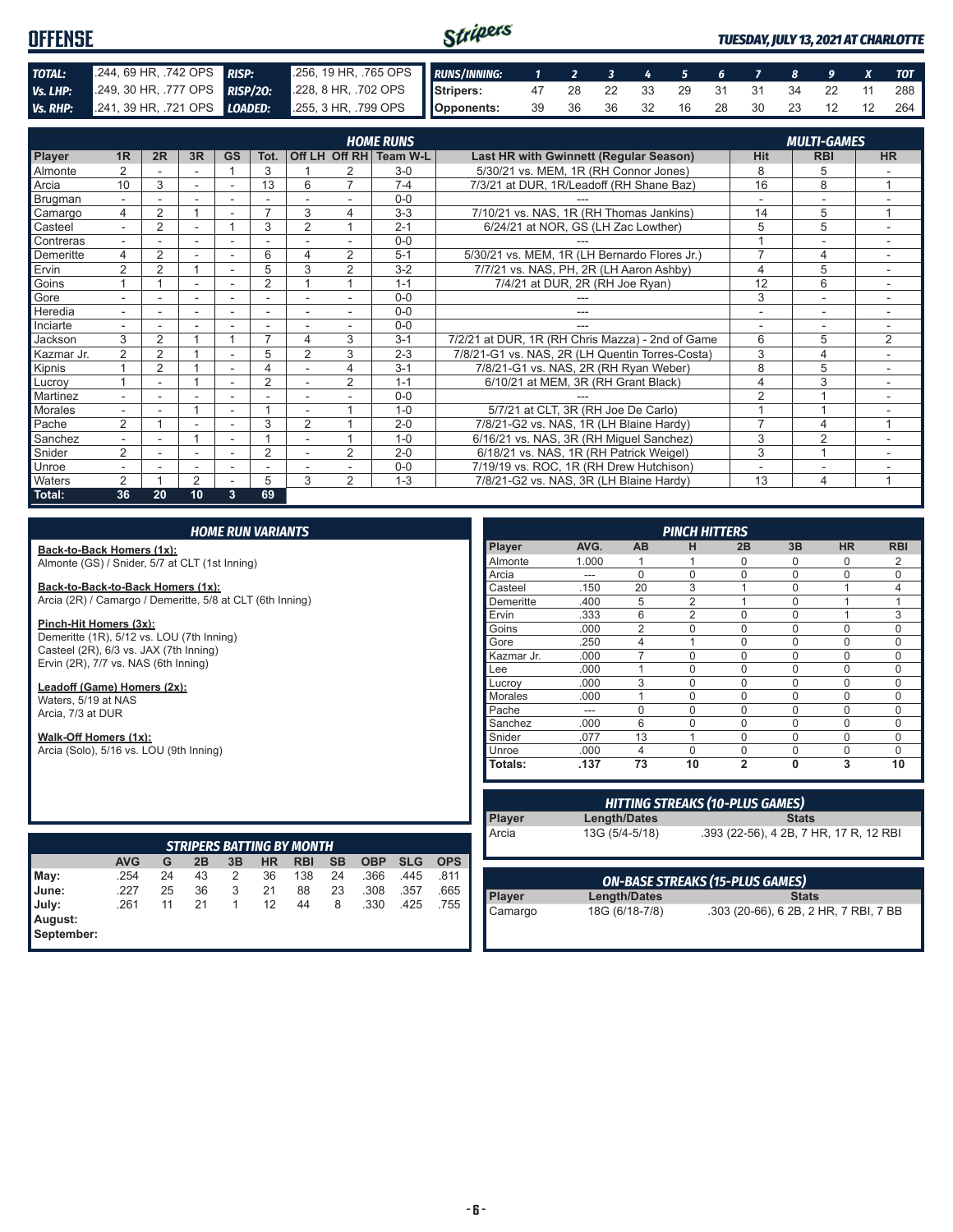# **BATTER BIOS**

# **9 RYAN CASTEEL** *- 1B/C - 30 YRS - CHATTANOOGA, TN*

**SEASON WITH GWN:** .240, 3 HR, 17 RBI, 0 SB, .718 OPS **HIT STREAK: -3G (0-7)**<br>**7/11 vs. NAS: 0-4, 2 SO LAST SERIES: .091 (1-11)** 

# *7/11 vs. NAS:*0-4, 2 SO *LAST SERIES:* .091 (1-11)

- **• 2021 with GWN: 5/15-5/18:** Had 6 RBI in 3G span, including 5/15 vs. LOU (1 for-2, GW 3-run 2B, 3 RBI) and 5/16 vs. LOU (1-for-3, HR, 2 RBI) ... **6/2 vs. JAX:** Notched pinch-hit 2-run 2B ... **6/3 vs. JAX:** Hit pinch-hit 2-run HR (#2) ... **6/24 at NOR:** Crushed game-winning grand slam (#3) in 6-2 victory (1-for-4, 4 RBI), his 2nd career slam (first since 7/20/13 with Adv-A Modesto).
- **• Spring Training:** Did not play in Atlanta's MLB camp.
- **• 2020:** Was not on the Braves' 60-man player pool ... Did not play.
- **• 2019:** Played 118G with Double-A Mississippi, batting .263 (21 2B, 2 3B, 21 HR, 73 RBI, .811 OPS) ... Ranked 2nd in the Southern League in homers and RBI, 3rd in slugging (.477) ... Was his 2nd career 20-homer season (hit 22 in 2013).
- **• Acquired:** MiLB FA (3/14/21) ... Originally Colorado's 17th-round pick in 2010 out of Cleveland State Community College (Cleveland, TN).

# **14 WILLIAM CONTRERAS** *- C - 23 YRS - PUERTO CABELLO, VZ*

#### *SEASON WITH GWN:*.333, 0 HR, 1 RBI, 0 SB, .956 OPS *HIT STREAK:* 1G (2-4)

- *7/11 vs. NAS:*DNP *LAST SERIES:* .333 (3-9), 2 2B, RBI
- **• 2021 with GWN: 7/8 vs. NAS:** Made his Triple-A debut (1-for-5, R) ... **7/10 vs. NAS:** Tallied his first Triple-A RBI (2-for-4, 2 2B, R, RBI).
- **• 2021 with ATL:** On the Braves' Opening Day roster ... Hit .204 (3 2B, 1 3B, 7 HR, 16 R, 21 RBI, .666 OPS) in 44G through 7/6 ... Optioned on 7/7.
- **• Spring Training:** .350, 3 2B, 1 HR, 5 R, 7 RBI in 17G with Atlanta.
- **• 2020:** Spent most of the year at the Alternate Training Site at Coolray Field ... Recalled by Atlanta for his MLB debut on 7/24 ... Hit .400 (4-for-10, 1 2B, 1 RBI) in 4G before being optioned on 7/29.
- **• 2019:** Between FLA and MIS, hit .255 (20 2B, 6 HR, 50 R, 39 RBI) in 110G ... Named a Florida State League Midseason All-Star.
- **• Bloodlines:** Older brother is Chicago Cubs' C Willson Contreras.
- **• Acquired:** NDFA (2/1/15) out of Puerto Cabello, Venezuela.
- **• MLB Career:** .217, 4 2B, 1 3B, 7 HR, 22 RBI, 0 SB in 48G with Atlanta (2020-21).

### **12 TRAVIS DEMERITTE** *- OF - 26 YRS - NEW YORK, NY*

#### *SEASON WITH GWN:*.308, 6 HR, 15 RBI, 1 SB, 1.091 OPS *HIT STREAK:* 5G (7-19)

- *7/11 vs. NAS:*DNP *LAST SERIES:* DNP **• 2021 with GWN: 5/4 at CLT:** Tallied 5 RBI (3-for-6, HR) to set a Gwinnett Opening Night record ... **5/8-5/12:** Homered in 3 straight games (#2-4), batting .400 (4-for-10, 4 RBI) in that span ... **6/10-7/10:** Was on the Gwinnett injured list.
- **• Gwinnett Career:** In 123G since 2019, batting .290 (37 2B, 2 3B, 26 HR, 86 R, 88 RBI, 5 SB, .972 OPS) with the Stripers.
- **• Spring Training:** .133, 0 HR, 3 RBI, 1 SB, .467 OPS in 14G with Atlanta ... Outrighted to Gwinnett on 2/21 and signed to a MiLB contract.
- **• 2020:** Hit .172 with 1 2B, 4 RBI in 18G with Detroit ... DFA'd on 2/5/21.
- **• 2019:** Made his Triple-A debut with Gwinnett and was an IL All-Star (.286, 20 HR, 73 RBI, .944 OPS in 96G) ... Has 1 of the 9 20-HR seasons in GWN history ... Traded to Detroit on 7/31, made his MLB debut (.225, 3 HR, 10 RBI in 48G).
- **• Acquired:** Off Waivers from Detroit (2/12/21) ... Originally Texas' 1st-round pick (30th overall) in 2013 out of Winder-Barrow High School (Winder, GA).
- **• MLB Career:** .217, 8 2B, 2 3B, 3 HR, 14 RBI, 3 SB with Detroit (2019-20).

### **18 PHILLIP ERVIN** *- OF - 28 YRS - MOBILE, AL*

*SEASON WITH GWN:*.184, 5 HR, 18 RBI, 8 SB, .633 OPS *HIT STREAK:* -1G (0-3) *7/11 vs. NAS:*0-3, SO *LAST SERIES:* .250 (3-12), HR, 2 RBI

- **• 2021 with GWN: 6/2 vs. JAX:** Hit decisive 3-run HR (#1) and tallied season-high 4 RBI (1-for-4, R) ... **6/13 at MEM:** Belted game-tying 2-run HR (#2) with 2 outs in the 9th of an eventual 7-6 loss (1-for-3, 1 R, 2 RBI) ... **7/7 vs. NAS:** Clubbed game-tying 2-run pinch-hit HR (#5, 1-for-1, 2 RBI).
- **• Spring Training:** .276, 0 HR, 2 RBI, 1 SB, .647 OPS in 18G with Atlanta ... DFA'd on 3/28, outrighted to the Alternate Training Site on 4/3.
- **• 2020:** Between Cincinnati and Seattle, hit .149 with 3 2B, 4 RBI, 1 SB in 37G ... DFA'd by the Reds (8/28), Mariners (12/16), and Chicago Cubs (2/20/21).
- **• Acquired:** Off waivers from the Chicago Cubs (2/22/21) ... Originally Cincinnati's 1st-round pick (27th overall) in 2013 out of Samford University (Homewood, AL).
- **• MLB Career:** .247, 26 2B, 8 3B, 17 HR, 68 RBI, 15 SB in 237G with CIN, SEA (2017-20) ... Talled 7 of his 8 career triples in 2019 (ranked 7th in NL).

# **8 RYAN GOINS** *- INF - 33 YRS - TEMPLE, TX*

*SEASON WITH GWN:*.265, 2 HR, 24 RBI, 1 SB, .706 OPS *HIT STREAK:* -1G (0-2) *7/11 vs. NAS:*0-2, 2 BB, SB *LAST SERIES:* .261 (6-23), 3 RBI

- **• 2021 with GWN: 5/4 at CLT:** Hit Gwinnett's first HR of the season (solo, 2-for-5, RBI) ... **5/12 vs. LOU:** Set season highs for hits (3-for-4) and RBI (3) ... **6/18-6/29:** Posted season-best 8G hitting streak (.400, 10-for-25, 1 2B, 3 R, 6 RBI) ... **7/4 at DUR:** Homered for the first time since Opening Night (2-run, #2, 1-for-4, 2 RBI).
- **• Triple-A Career:** Has played for BUF (2013-16), LHV (2018), CLT (2019), and GWN (2021) ... Was teammates with MGR Matt Tuiasosopo in 2014 with BUF.
- **• Spring Training:** .391, 2 2B, 0 HR, 5 RBI, 0 SB, .960 OPS in 16G with Atlanta.
- **• 2020:** Played in 14G with the Chicago White Sox, batting .000 (0-for-9, 4 R) ... Spent most of the year at the Alternate Training Site in Schaumburg, IL.
- **• Acquired:** MiLB FA (2/25/21) ... Originally Toronto's 4th-round pick in 2009 out of Dallas Baptist University (Dallas, TX).
- **• MLB Career:** .228, 71 2B, 12 3B, 22 HR, 158 RBI in 555G with TOR, KC, CWS (2013-20) ... Played for TOR in 2015-16 Postseasons (.146, 1 HR, 5 RBI in 14G).

## **5 TERRANCE GORE** *- OF - 30 YRS - MACON, GA*

*SEASON WITH GWN:*.308, 0 HR, 0 RBI, 13 SB, .822 OPS *HIT STREAK:* -1G (0-4)

*7/11 vs. NAS:*0-4, 4 SO *LAST SERIES:* .400 (4-10), 2B

- **• Leaderboard:** Entering 7/13, ranks among Triple-A East top 10 in SB (5th, 13). **• 2021 with GWN:** Is 13-for-14 (92.9%) in stolen base attempts over 23G, has a pair
- of 2-steal games (5/18 at NAS, 6/18 vs. NAS) ... **6/9-G2 at MEM:** Stole 3rd and scored winning run in 8th inning of 3-1 victory ... **7/10 vs. NAS:** Notched seasonhigh 3 hits (3-for-3, 2B, R).
- **• Spring Training:** Did not play in Atlanta's MLB camp.
- **• 2020:** Logged 2G in his lone season with the Los Angeles Dodgers (0 PA).
- **• Acquired:** MiLB FA (2/18/21) ... Originally Kansas City's 20th-round pick in 2011 out of Gulf Coast Community College (Panama City, FL).
- **• MLB Career:** .224, 2 2B, 1 3B, 0 HR, 1 RBI, 40 SB in 102G with KC, CHC, LAD (2014-20) ... Played in the Postseason with KC (2014-15) and CHC (2018), going 0-for-2 with 3 R, 5 SB ... Won World Series with the Royals in 2015.

### **56 ALEX JACKSON** *- C - 25 YRS - SAN DIEGO, CA*

*SEASON WITH GWN:*.269, 7 HR, 17 RBI, 1 SB, 1.005 OPS *HIT STREAK:* 1G (2-4)

*7/11 vs. NAS:*2-4, SO *LAST SERIES:* .375 (6-16), 2 2B

- **• MLB Rehab:** Placed on Atlanta's 10-day IL on 5/2 (strained left hamstring) ... Moved to 60-day IL on 6/24 ... Assigned to rehab with Gwinnett twice (5/21, 6/30). **• 2021 with GWN: Batting .305 (18-for-59, 4 2B, 1 3B, 7 HR, 10 R, 17 RBI, 1.126 OPS) in last 15G since 5/27** ... **5/27 vs. MEM:** Set career highs in HR (3) and RBI
- (7) in 4-for-4 effort ... **6/9-G1 at MEM:** Belted GW 3-run HR (#5) in 5-4 win ... **7/2 at DUR:** Notched his 7th career multi-HR game with GWN (2-for-5, 2 HR, 3 RBI). **• Gwinnett Career:** Of his 110 career hits with the Stripers, 65 (59.0%) have gone
- for extra bases (24 2B, 3 3B, 38 HR) ... Has an .840 OPS in 138G.
- **• 2021 with Atlanta:** Made the Braves' Opening Day roster for the first time in his career ... Hit .043 (1-for-23, 2 R) in 10G prior to the injury.
- **• Spring Training:** .194, 2 2B, 2 HR, 8 RBI, .716 OPS in 14G with Atlanta.
- **• 2020:** Spent most of the year at the Alternate Training Site in Gwinnett ... In 5G with Atlanta, batted .286 (2-for-7, 1 2B).
- **• Acquired:** Via trade with Seattle in exchange for RHP Max Povse and RHP Rob Whalen (11/28/16) ... Originally the Mariners' 1st-round pick (6th overall) in 2014 out of Rancho Bernardo High School (San Diego, CA).
- **• MLB Career:** .070, 1 2B, 2 R, 0 RBI in 19G with Atlanta (2019-21).

# **4 SEAN KAZMAR JR.** *- INF - 36 YRS - VALDOSTA, GA*

*SEASON WITH GWN:*.193, 5 HR, 17 RBI, 2 SB, .608 OPS *HIT STREAK:* 2G (3-8)

- *7/11 vs. NAS:*2-4, SB *LAST SERIES:* .250 (5-20), 2B, HR, 3 RBI **• 2021 with GWN: 5/25 vs. MEM:** Lined a walk-off single in the 9th for a 2-1 win, his first career walk-off RBI with Gwinnett ... **7/8-G1 vs. NAS:** Surpassed Joey Terdoslavich for 3rd on Gwinnett's career home run list (#42, 1-for-3, 2 RBI).
- **• Gwinnett Career:** Batting .265 (643-for-2429, 132 2B, 12 3B, 42 HR, 292 R, 287 RBI, 24 SB) in 708G over 8 seasons ... Leads in career G, AB, H, TB (925), 2B, R, RBI ... Ranks 2nd in career 3B (12) ... Ranks 3rd in career HR (42).
- **• 600 Club:** His 643 hits are 3rd in Richmond/Gwinnett history (Larry Whisenton leads with 657) ... Is one of 5 in RICH/GWN history with 600 hits.
- **• 2021 with ATL:** Contract selected on 4/17, has spent 2 stints with Atlanta (4/17- 4/23, 5/4-5/7), going 0-for-2 ... Pinch hit on 4/17 at the Chicago Cubs, marking his first MLB appearance in 4,589 days since 9/23/08 with San Diego ... The last player with a bigger gap between MLB appearances was Ralph Winegarner (13 years, 14 days between 6/23/36 with CLE and 7/7/49 with STL).
- **• Spring Training:** .409, 3 HR, 9 RBI, 0 SB, 1.415 OPS in 25G with Atlanta.
- **• 2020:** Was an NRI to Braves Spring Training, but not on 60-man player pool.
- **• Acquired:** MiLB FA (12/7/20) ... Originally San Diego's 5th-round pick in 2004 out of the College of Southern Nevada.
- **• MLB Career:** .195, 1 2B, 0 3B, 0 HR, 2 RBI in 22G with San Diego (2008) and Atlanta (2021).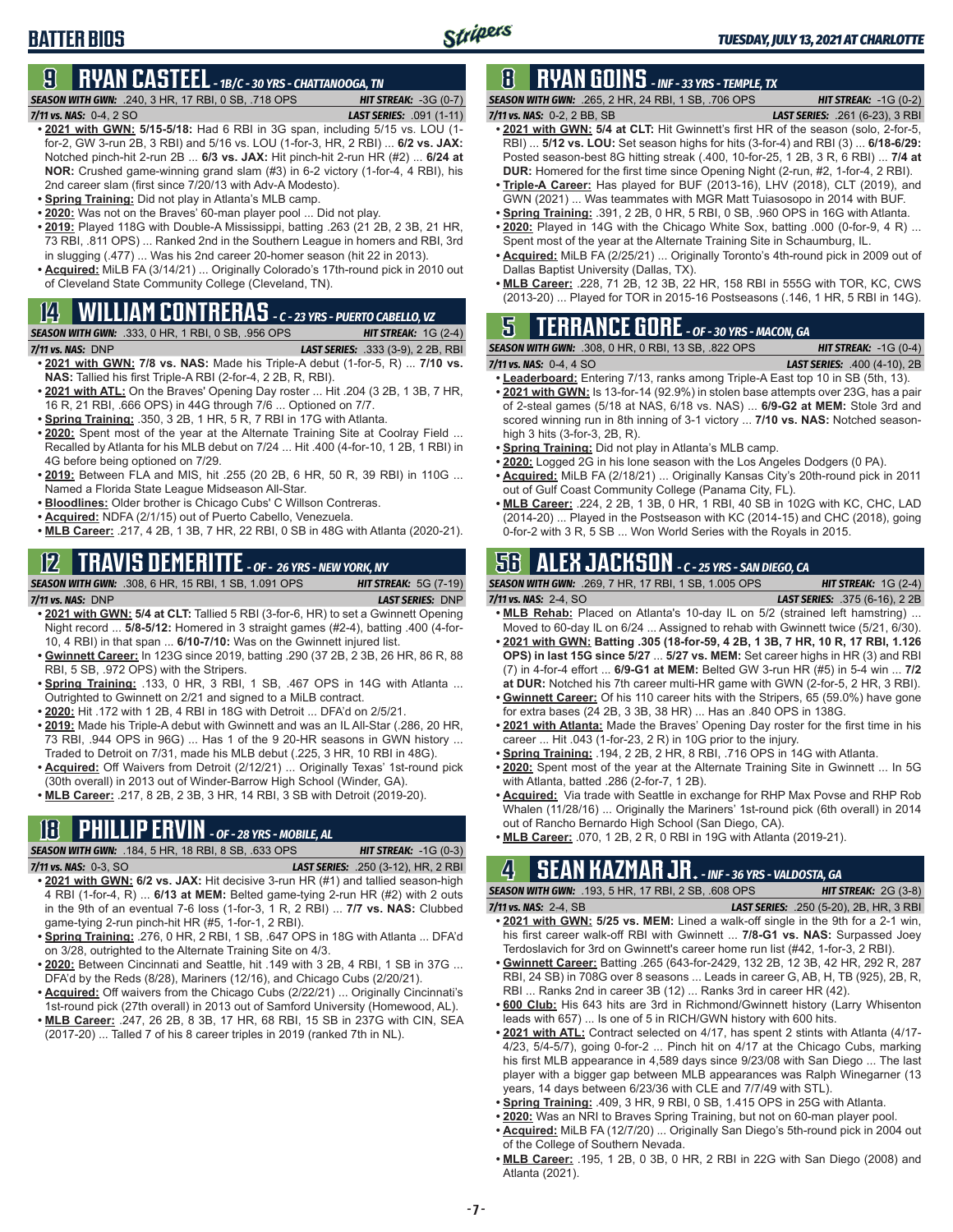# **22 JASON KIPNIS** *- INF - 34 YRS - NORTHBROOK, IL*

### *SEASON WITH GWN:*.252, 4 HR, 14 RBI, 0 SB, .781 OPS *HIT STREAK:* 1G (2-5)

**BATTER BIOS**

- *7/11 vs. NAS:*DNP *SERIES:* .333 (7-21), 2B, HR, 5 RBI **• 2021 with GWN: Has 3 multi-hit efforts in last 5G, batting .333 (7-for-21, 1 2B, 1 HR, 4 R, 5 RBI)** ... **5/28 vs. MEM:** Belted a decisive 3-run HR (#1, 2-for-3, 3 RBI) ... **6/16 at NAS:** Hit another game-winning HR (#2), a 2-run shot (2-for-4,, 2 RBI).
- **• Spring Training:** .241, 1 2B, 1 HR, 2 R, 3 RBI in 12G with Atlanta ... Released on 3/27, re-signed to MiLB deal on 3/29.
- **• 2020:** In his lone season with the Chicago Cubs, hit .237 (8 2B, 1 3B, 3 HR, 16 RBI, 1 SB) in 44G ... Played in 2G during the Postseason (0-for-3, 1 BB, 1 SO) ... Elected Free Agency on 10/28.
- **• Acquired:** MiLB FA (3/29/21) ... Originally Cleveland's 2nd-round pick in 2009 out of Arizona State University (Tempe, AZ).
- **• MLB Career:** .260, 260 2B, 24 3B, 126 HR, 545 RBI, 136 SB in 1,165G with CLE, CHC (2011-20) ... Was 2-time AL All-Star with the Indians (2013, 2015) ... Hit .192 (3 2B, 1 3B, 4 HR, 9 RBI) in 26G during the Postseason with CLE (2013, 2016-18) and CHC (2020).

#### **20 JONATHAN MORALES** *- C - 26 YRS - ARROYO, PUERTO RICO*

*SEASON WITH GWN:*.119, 1 HR, 6 RBI, 0 SB, .303 OPS *HIT STREAK:* 1G (1-2) *7/11 vs. NAS:*DNP *SERIES:* .500 (1-2)

- **• 2021 with GWN: 5/7 at CLT:** Tied his single-game career high with 5 RBI, going 2-for-6 with a 3-run HR (#1) in the 9th.
- **• Spring Training:** .250, 0 HR, 1 RBI, 0 SB, 1.200 OPS in 12G with Atlanta.
- **• 2020:** Spent entire year at Braves Alternate Site in Gwinnett (no MLB debut) ... Played for Caguas of the Puerto Rican Winter League (.394, 3 HR, 9 RBI in 13G), earning PWL Postseason All-Star honors.
- **• 2019:** Hit .240 (13 2B, 2 HR, 27 R, 25 RBI) in 80G between Double-A Mississippi and Gwinnett ... Logged 1 game during the IL Playoffs (0-for-1, BB).
- **• Acquired:** Braves' 25th-round pick in 2015 out of Miami-Dade Community College.

### **15 CRISTIAN PACHE** *- OF - 22 YRS - SANTO DOMINGO CENTRO, D.R.*

*SEASON WITH GWN:*.243, 3 HR, 13 RBI, 2 SB, .685 OPS *HIT STREAK:* -1G (0-4) *7/11 vs. NAS:* 0-4, 3 SO *LAST SERIES:* .278 (5-18), HR, 3 RBI

**• MLB.com Prospect Ranks:** #1 (Braves Top 30), #10 (Top 100).

- **• 2021 with GWN: 5/29-6/1:** Assigned to rehab (right hamstring inflammation), played 1G before being activated/optioned on 6/2 ... **6/5 vs. JAX:** Went 3-for-6 with 2 2B, including game-tying 2-run 2B in 9th ... **6/10 at MEM:** Tallied his first career multi-HR game (3-for-5, 2 HR, 3 R, 4 RBI) ... **6/30 at DUR:** Notched last-AB GWRBI single in 9th for 2-1 win (2-for-3, 2B, RBI) ... **7/8-7/10:** Had 4-straight multihit games, batting .533 (8-for-15, 1 HR, 4 R, 3 RBI, 1 SB, 1.296 OPS).
- **• 2021 with ATL:** On Atlanta's Opening Day roster for the first time ... Hit .111 (3 2B, 1 HR, 6 R, 4 RBI) in 22G ... Placed on IL twice, on 4/14 and 5/14 ... Was at the Alternate Training Site from 4/24-4/30.
- **• Spring Training:** .184, 2 2B, 1 3B, 4 R, 3 RBI, 2 SB in 17G with Atlanta.
- **• 2020:** Spent most of the year at the Alternate Training Site ... Made his MLB debut on 8/21 vs. Philadelphia (1-for-4) ... Played just 2G during regular season (.250) ... Also made MLB Postseason debut (.182, 1 2B, 1 HR, 4 R, 4 RBI in 12G).
- **• 2019:** Between Mississippi (104G) and Gwinnett (26G), hit .277 (36 2B, 9 3B, 12 HR, 63 R, 61 RBI, 8 SB, .802 OPS) in 130G ... Named a Southern League Postseason All-Star and MLB All-Star Futures Game participant.
- **• Acquired:** NDFA (7/4/15) out of Santo Domingo Centro, D.R.
- **• MLB Career:** .119, 3 2B, 0 3B, 1 HR, 4 RBI, 0 SB in 24G with Atlanta (2020-21).

# **2 YOLMER SANCHEZ** *- INF - 29 YRS - MARACAY, VENEZUELA*

*SEASON WITH GWN:*.169, 1 HR, 12 RBI, 3 SB, .499 OPS *HIT STREAK:* -2G (0-7) *7/11 vs. NAS:*0-3, 2 SO *LAST SERIES:* .100 (1-10), 2B, RBI

- **• 2021 with GWN: 5/7 at CLT:** Went 3-for-5 with 3 runs, 3 RBI and Gwinnett's first triple of the year ... **6/9-G2 at MEM:** Stole home plate as part of a double-steal with Drew Waters, scored tying run in 3-1 win (1-for-2, R, SB) ... **6/16 vs. NAS:** After going 30G without a homer, launched his 1st of the year (3-run, 1-for-2, 3 RBI).
- **• Spring Training:** .190, 0 XBH, 2 RBI, 1 SB, .451 OPS in 15G with Baltimore ... DFA'd on 3/27, released on 3/30.
- **• 2020:** Played 11G with the Chicago White Sox, batting .313 (3 2B, 1 HR, 1 RBI, 1.164 OPS) ... Made his MLB Postseason debut in the ALWCS (1G, no at-bat).
- **• Acquired:** MiLB FA (3/31/21) ... Originally a NDFA with Chi. White Sox (5/29/09). **• MLB Career:** .245, 113 2B, 24 3B, 32 HR, 215 RBI, 30 SB in 657G with the Chi. White Sox (2014-20) ... Won an AL Gold Glove in 2019 (.987 FPCT at 2B).

# **26 TRAVIS SNIDER** *- OF/INF - 33 YRS - KIRKLAND, WA*

*SEASON WITH GWN:*.182, 2 HR, 4 RBI, 0 SB, .652 OPS *HIT STREAK:* -1G (0-1)

- *7/11 vs. NAS:* PH, 0-1, SO *LAST SERIES:* .444 (4-9), 2 2B **• 2021 with GWN: 5/5-5/9:** Drew 8 walks in his first 3G ... **6/3 vs. JAX:** Recorded first multi-hit game (2-for-3, R) ... **6/18 vs. NAS:** Homered for the first time since
- 5/7 at CLT, a solo shot (#2) as part of 6-run comeback in 8-7 win (1-for-3, 2 RBI). **• Spring Training:** Did not play in Atlanta's MLB camp.
- **• 2020:** Signed by Miami on 7/24 and reported to the Marlins' Alternate Training Site in Jupiter, FL, but was released on 8/27 and did not reach the Majors.
- **• 2019:** Played for Triple-A Reno in Arizona's system (.294, 22 2B, 4 3B, 11 HR, 41 RBI, 3 SB, .899 OPS in 93G).
- **• Acquired:** MiLB FA (2/26/21) ... Originally Toronto's 1st-round pick (14th overall) in 2006 out of Henry M. Jackson High School (Mill Creek, WA).
- **• MLB Career:** .244, 100 2B, 7 3B, 54 HR, 212 RBI, 22 SB in 630G with TOR, PIT (2008-15) ... Played for PIT in the Postseason from 2013-15 (.250, 1-for-4 in 3G).

### **11 Drew WATERS** *- OF - 22 YRS - ATLANTA, GA*

|                       | <b>SEASON WITH GWN:</b> .257, 5 HR, 18 RBI, 15 SB, .765 OPS | <b>HIT STREAK: 3G (7-12)</b>                         |
|-----------------------|-------------------------------------------------------------|------------------------------------------------------|
| $7/11$ vs. NAS: $DNP$ |                                                             | <b>LAST SERIES:</b> .400 (8-20), 3 2B, 3B, HR, 5 RBI |

- **• Leaderboard:** Entering 7/13, ranks among Triple-A East top 10 in SB (T-3rd, 15). **• Futures Game:** Played for the NL Team in the 2021 SiriusXM All-Star Futures
- Game on 7/11 at Coors Field (1-for-1, BB) ... Is the 7th active Gwinnett player selected to the game (1st since RHP Touki Toussaint in 2018).
- **• MLB.com Prospect Ranks:** #2 (Braves Top 30), #25 (Top 100 Prospects).
- **• 2021 with GWN: Hitting .389 (14-for-36, 5 2B, 1 3B, 2 HR, 8 R, 8 RBI, 3 SB, 1.171 OPS) in 9G in July** ... **5/15-6/10:** Hit .316 (25-for-79, 4 2B, 3 HR, 16 R, 9 RBI, 6 SB, .906 OPS) in 21G ... **5/18 at NAS:** Recorded his first career multi-HR game (3-for-5, 2 HR, 3 RBI) and became the first GWN player to homer from both sides of the plate since Mel Rojas Jr. (7/7/16 at CLT) ... **5/19 at NAS:** Fell a triple shy of the cycle in his first 4-hit game at Triple-A (4-for-5, 2B, HR, 2 R, 2 RBI, 2 SB) 6/9-G2 at MEM: Lined RBI single in 8th (2-for-3, R, RBI) for last-at-bat 3-1 win.
- **• Spring Training:** .500, 1 2B, 0 HR, 2 RBI, 1 SB in 4G with Atlanta.
- **• 2020:** Spent entire year at Braves Alternate Site in Gwinnett (no MLB debut).
- **• 2019:** Hit .309 (40 2B, 9 3B, 7 HR, 80 R, 52 RBI, 16 SB) in 134G with Double-A Mississippi and Gwinnett ... Won Southern League Batting Title (.319, best in MIS history) and Most Valuable Player (1st in MIS history) ... Ranked among MiLB top 5 in doubles (T-3rd, 40) and hits (5th, 163).
- **• Acquired:** Braves' 2nd-round pick in 2017 out of Etowah High School (Woodstock, GA) ... Named Gatorade Georgia Baseball Player of the Year in 2017.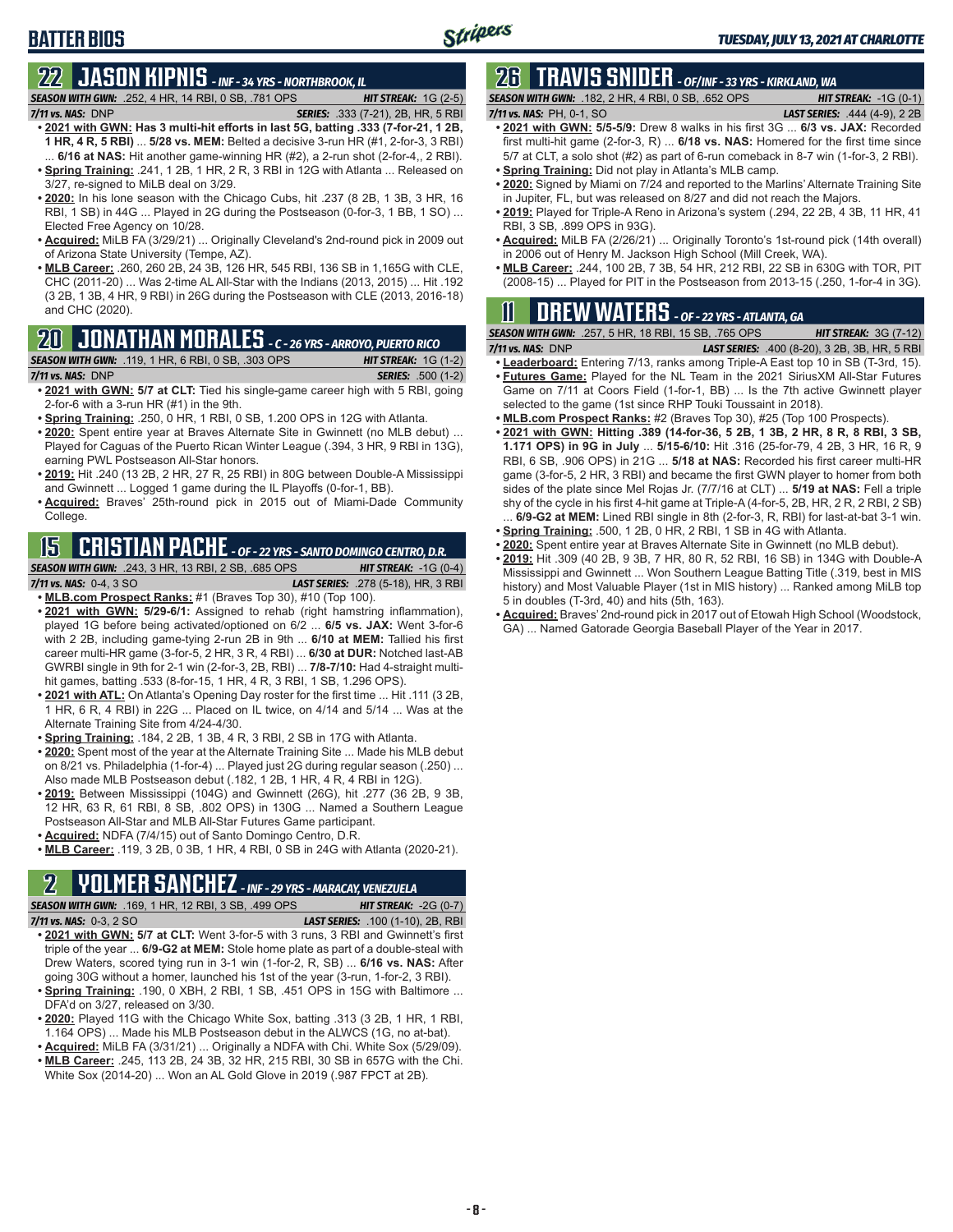### **SEASON SUMMARY**



#### **TEAM HIGHS & LOWS**

| <b>OFFENSE:</b>  |  |
|------------------|--|
|                  |  |
|                  |  |
|                  |  |
|                  |  |
|                  |  |
|                  |  |
|                  |  |
|                  |  |
|                  |  |
|                  |  |
|                  |  |
|                  |  |
|                  |  |
|                  |  |
|                  |  |
|                  |  |
|                  |  |
| <b>PITCHING:</b> |  |
|                  |  |
|                  |  |
|                  |  |
|                  |  |
|                  |  |
|                  |  |
|                  |  |

Most Double Plays Turned, Game .................................. 3 (3x, last: 7/1 at Durham) Most Triple Plays Turned, Game .......................................... 1 (6/5 vs. Jacksonville) Most Errors, Game ..................................................................3 (5/15 vs. Louisville) Most Stolen Bases Allowed, Game ...............................................4 (7/4 at Durham) Most Caught Stealing, Game .....................................1 (12x, last: 7/9 vs. Nashville)

**TEAM MISCELLANEOUS**

#### **INDIVIDUAL HIGHS & LOWS**

| <u>HITTING (GAME):</u> |  |
|------------------------|--|
|                        |  |
|                        |  |
|                        |  |
|                        |  |
|                        |  |
|                        |  |
|                        |  |
|                        |  |
|                        |  |
|                        |  |
|                        |  |
|                        |  |
|                        |  |
|                        |  |
| PITCHING (GAME):       |  |
|                        |  |
|                        |  |
|                        |  |
|                        |  |
|                        |  |
|                        |  |
|                        |  |

| <b>PITCHING:</b> |                                                                                                                                                            |
|------------------|------------------------------------------------------------------------------------------------------------------------------------------------------------|
|                  |                                                                                                                                                            |
|                  |                                                                                                                                                            |
|                  |                                                                                                                                                            |
|                  | Most Runs Allowed, Game………………………………………………………9 (7x, last: 7/7 vs. Nashville) ┃┃ Hits (Start) ………………………………………………………………………………10 (Wilson, 5/16 vs. Louisville) |
|                  | Fewest Runs Allowed. Game……………………………0 (5x. last: 7/8-G2 vs. Nashville) ᅤ Hits (Relief)…………………………………………………………8 (Roark. 6/1 vs. Jacksonville)                |
|                  |                                                                                                                                                            |
|                  |                                                                                                                                                            |
|                  |                                                                                                                                                            |
|                  |                                                                                                                                                            |
|                  |                                                                                                                                                            |
|                  |                                                                                                                                                            |
| <b>DEFENSE:</b>  |                                                                                                                                                            |

#### **DEFENSE (GAME):**

#### **STREAKS**

| OFFENSIVE (LONGEST IN 2021 ONLY): |  |  |  |
|-----------------------------------|--|--|--|
|-----------------------------------|--|--|--|

#### **PITCHING (LONGEST IN 2021 ONLY):**

#### **LAST TIME IT HAPPENED (GWINNETT REGULAR-SEASON HISTORY) TEAM OFFENSE:**

|       | <b>I EAM UFFENSE:</b> |                         |
|-------|-----------------------|-------------------------|
| ver   |                       |                         |
| olk)  |                       |                         |
| lev)  |                       |                         |
| se)   |                       |                         |
| his)  |                       |                         |
| olk)  |                       |                         |
| ille) |                       |                         |
| ille) |                       |                         |
| am)   |                       |                         |
| ille) |                       |                         |
| tte)  |                       |                         |
| (bils |                       |                         |
| ley)  |                       |                         |
| tte)  |                       |                         |
| olk)  | <b>TEAM PITCHING:</b> |                         |
| ille) |                       |                         |
| 12)   |                       |                         |
| 09)   |                       |                         |
| '19)  |                       |                         |
| 16)   |                       |                         |
| 13)   |                       |                         |
|       |                       |                         |
|       | 11 Walks Allowed      | 6/21/16 ys Indianapolis |

| اللاجيب |  |
|---------|--|

#### **TEAM DEFENSE:**

| Turn a Triple Play 6/5/21 vs. Jacksonville (Camargo-Kipnis-Snider) |  |
|--------------------------------------------------------------------|--|
|                                                                    |  |

## **TEAM MISCELLANEOUS:**<br>18-Run Margin of Victory....

| 21-Run Margin of Defeat…………………………………7/13/12 at Louisville (Lost 1-22) |  |  |
|-----------------------------------------------------------------------|--|--|

# Largest Blown Lead (Loss)...................... 3 Runs (3x, last: 7/4 at Durham, 3-0, 4-5) Longest Game, Innings .............................................................12 (5/4 at Charlotte) Longest Game, Time ..............................................................4:26 (5/4 at Charlotte) Largest Home Attendance .................................................. 5,454 (7/9 vs. Nashville)

#### Largest Margin of Victory........................................ 18 Runs (5/7 at Charlotte, 19-1) Largest Margin of Defeat ...........................................8 Runs (7/6 vs. Nashville, 0-8) Largest Comeback Win ................................... 6 Runs (6/18 vs. Nashville, 0-6, 8-7) Longest 9.0-Inning Game, Time ...........................................3:41 (6/11 at Memphis) Shortest 9.0-Inning Game, Time ..........................................2:09 (5/22 at Nashville) Largest Road Attendance .................................................10,716 (5/22 at Nashville) Longest Total Delay............................................................ 1:30 (7/11 vs. Nashville) Long Multi-Game Scoring Drought .........................................18 Innings (5/22-5/25) Long Multi-Game Scoreless Streak ..........................................16 Innings (6/9-6/11)

### **INDIVIDUAL OFFENSE:**

|               | Homers, Both Sides of Plate  Drew Waters (5/18/21 at Nashville)            |
|---------------|----------------------------------------------------------------------------|
|               |                                                                            |
|               |                                                                            |
|               | Back-to-Back-to-Back Homers  Arcia/Camargo/Demeritte (5/8/21 at Charlotte) |
|               |                                                                            |
|               |                                                                            |
|               |                                                                            |
|               |                                                                            |
|               |                                                                            |
|               |                                                                            |
|               |                                                                            |
|               |                                                                            |
|               |                                                                            |
|               |                                                                            |
| INIONIBIBIIAI |                                                                            |

#### **INDIVIDUAL PITCHING:**

| 9.0-Inning No-Hitter (Solo)Todd Redmond (5/28/10 at Louisville)                |
|--------------------------------------------------------------------------------|
| 9.0-Inning No-Hitter (Comb.) Wooten/Marksberry/Ramirez (6/30/16 at Louisville) |
|                                                                                |
|                                                                                |
| 21 Consecutive Saves Converted Jairo Asencio (9/6/09-8/8/11)                   |
| 25.0-Inning Scoreless Streak Stephen Marek, 25.1 IP (6/6/10-8/2/10)            |
|                                                                                |